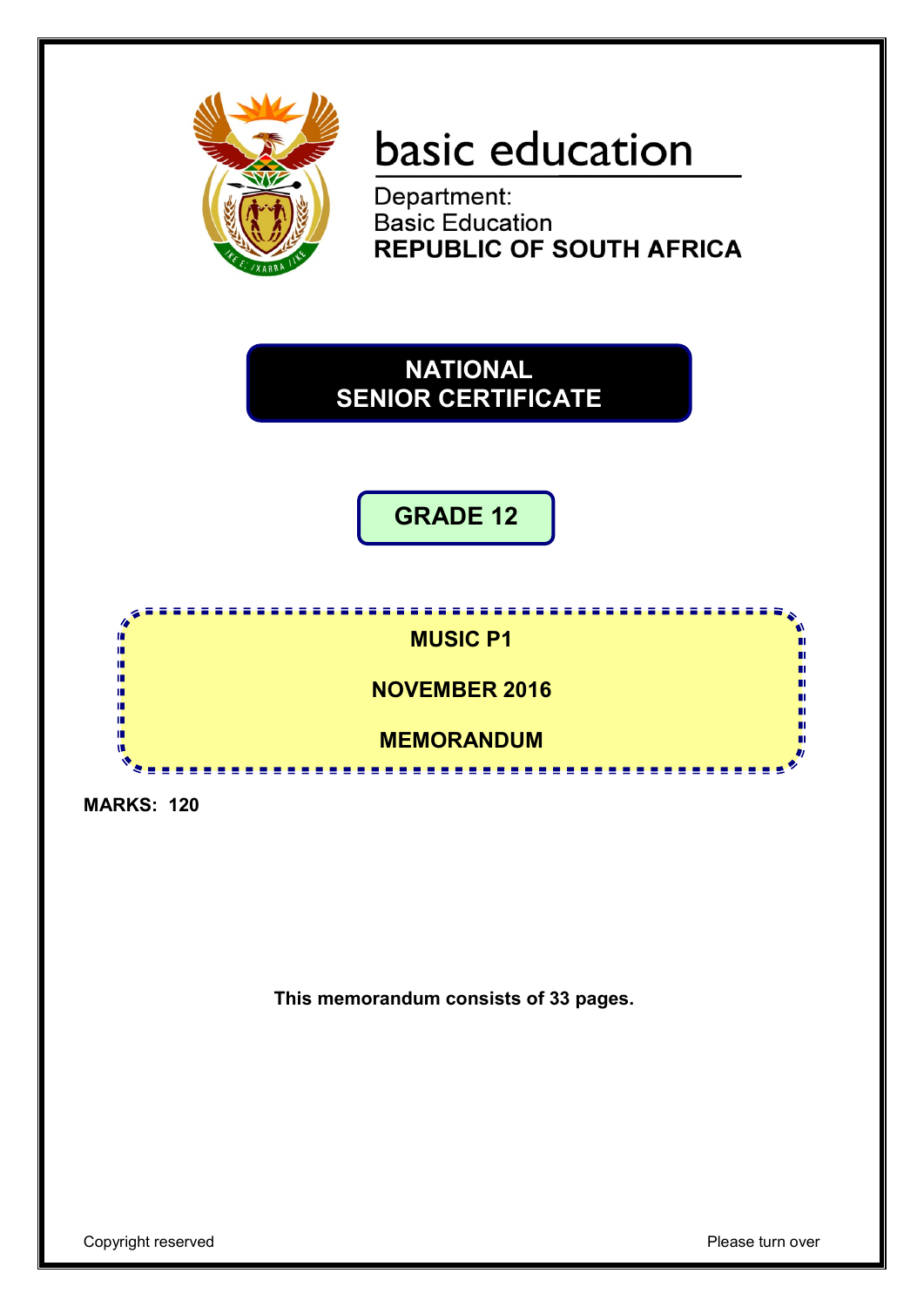#### **INSTRUCTIONS AND INFORMATION**

- 1. This question paper consists of FIVE sections, namely SECTIONS A, B, C, D and E.
- 2. SECTIONS A and B are COMPULSORY.
- 3. SECTION C: WESTERN ART MUSIC (WAM), SECTION D: JAZZ and SECTION E: INDIGENOUS AFRICAN MUSIC (IAM) are choice questions. Answer only ONE of these sections (SECTION C or D or E).
- 4. Write all music notation in SECTION A in pencil and all written text in blue or black ink on this question paper.
- 5. Answer SECTION B and SECTION C or D or E in blue or black ink in the ANSWER BOOK provided.
- 6. Number the answers correctly according to the numbering system used in this question paper.
- 7. The last page of this question paper is manuscript paper intended for rough work. Candidates may remove this page.
- 8. Candidates may NOT have access to any musical instrument for the duration of this examination.
- 9. Candidates must take note of the mark allocation for each question to provide enough information in their answers.
- 10. Write neatly and legibly.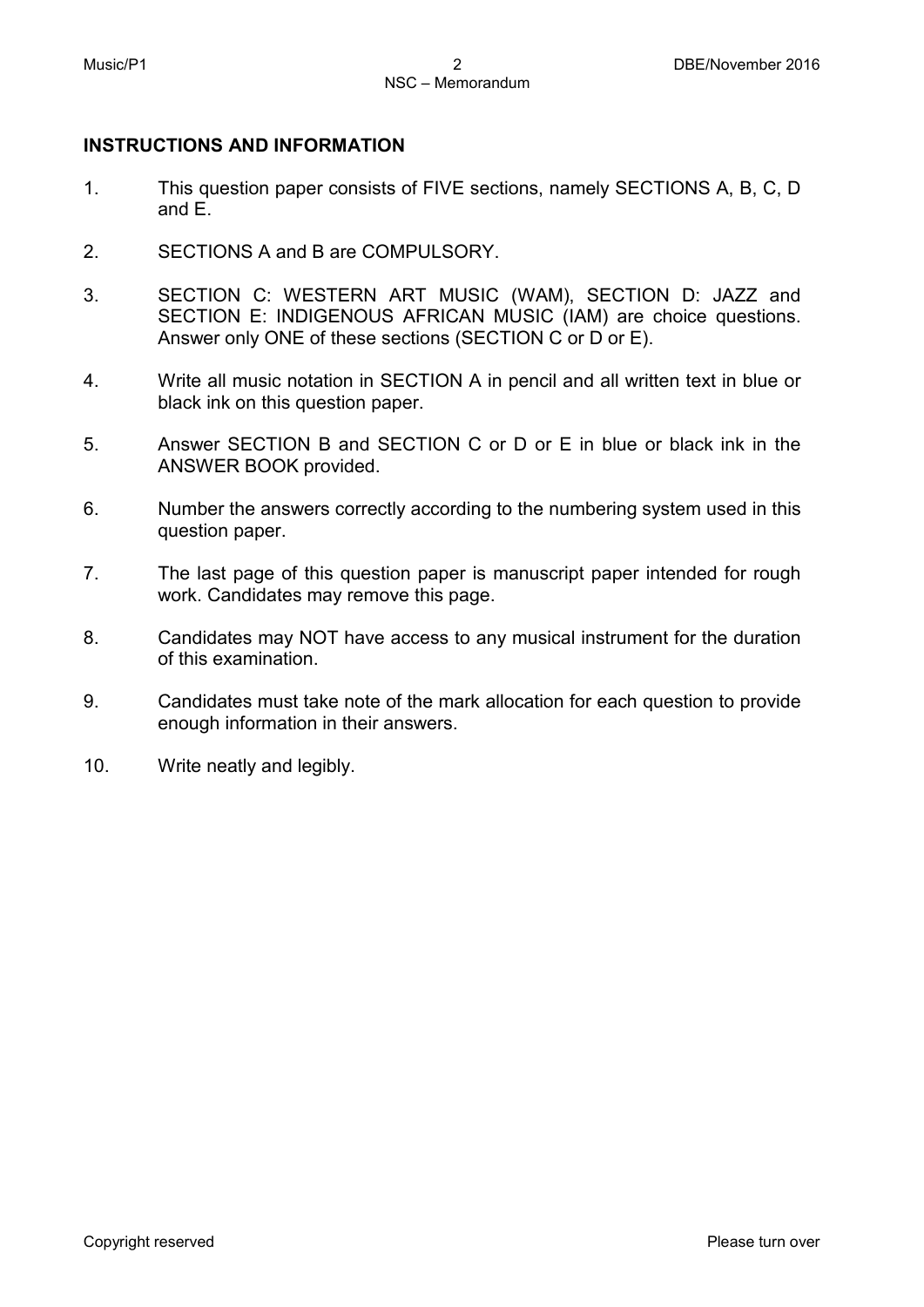#### **MARKING GRID**

| <b>SECTION</b>                                              | <b>QUESTION</b>         | <b>MARKS</b> | <b>MARKER</b> | <b>MODERATOR</b> |
|-------------------------------------------------------------|-------------------------|--------------|---------------|------------------|
| A: THEORY OF MUSIC                                          | 1                       | 20           |               |                  |
| (COMPULSORY)                                                | $\overline{2}$          | 15           |               |                  |
|                                                             | 3                       | 10           |               |                  |
|                                                             | $\overline{\mathbf{4}}$ | 15           |               |                  |
|                                                             | <b>SUBTOTAL</b>         | 60           |               |                  |
|                                                             |                         | <b>AND</b>   |               |                  |
| <b>B: GENERAL MUSIC</b><br><b>KNOWLEDGE</b><br>(COMPULSORY) | 5                       | 20           |               |                  |
|                                                             | <b>SUBTOTAL</b>         | 20           |               |                  |
|                                                             |                         | <b>AND</b>   |               |                  |
| C: WAM                                                      | 6                       | 10           |               |                  |
|                                                             | $\overline{7}$          | 5            |               |                  |
|                                                             | 8                       | 5            |               |                  |
|                                                             | 9                       | 5            |               |                  |
|                                                             | 10                      | 15           |               |                  |
|                                                             | <b>SUBTOTAL</b>         | 40           |               |                  |
|                                                             |                         | <b>OR</b>    |               |                  |
| D: JAZZ                                                     | 11                      | 10           |               |                  |
|                                                             | 12                      | 5            |               |                  |
|                                                             | 13                      | 5            |               |                  |
|                                                             | 14                      | 5            |               |                  |
|                                                             | 15                      | 15           |               |                  |
|                                                             | <b>SUBTOTAL</b>         | 40           |               |                  |
|                                                             |                         | <b>OR</b>    |               |                  |
| E: IAM                                                      | 16                      | 10           |               |                  |
|                                                             | 17                      | 5            |               |                  |
|                                                             | 18                      | 5            |               |                  |
|                                                             | 19                      | 5            |               |                  |
|                                                             | 20                      | 15           |               |                  |
|                                                             | <b>SUBTOTAL</b>         | 40           |               |                  |
|                                                             | <b>GRAND TOTAL</b>      | 120          |               |                  |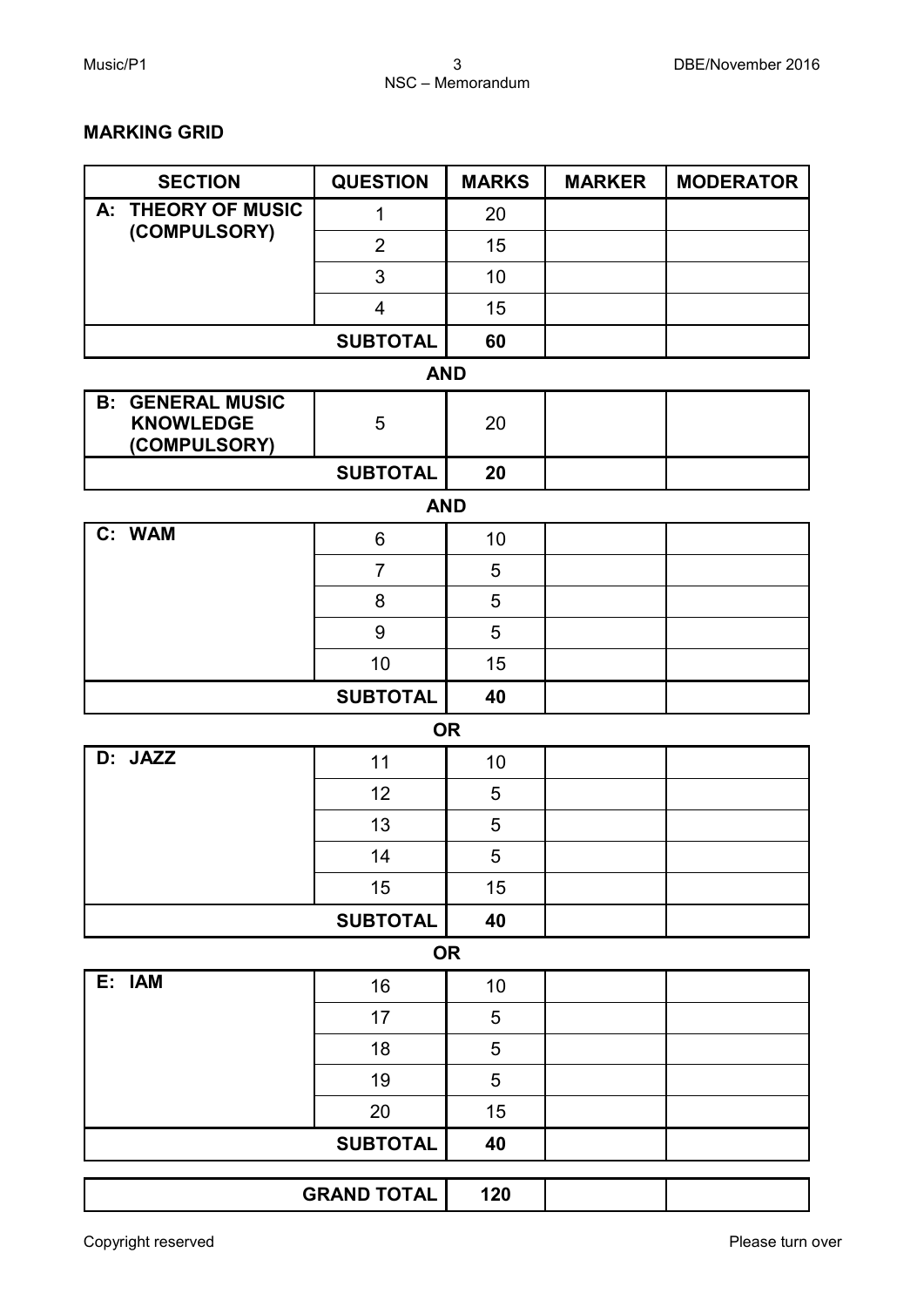### **SECTION A: THEORY OF MUSIC (COMPULSORY) (90 minutes)**

#### **Answer QUESTION 1 AND QUESTION 2.1 OR 2.2 AND QUESTION 3.1 OR 3.2 AND QUESTION 4.1 OR 4.2.**

Answer the questions in the spaces provided on this question paper.

#### **QUESTION 1 (25 minutes)**

Study the extract below and answer the questions that follow.

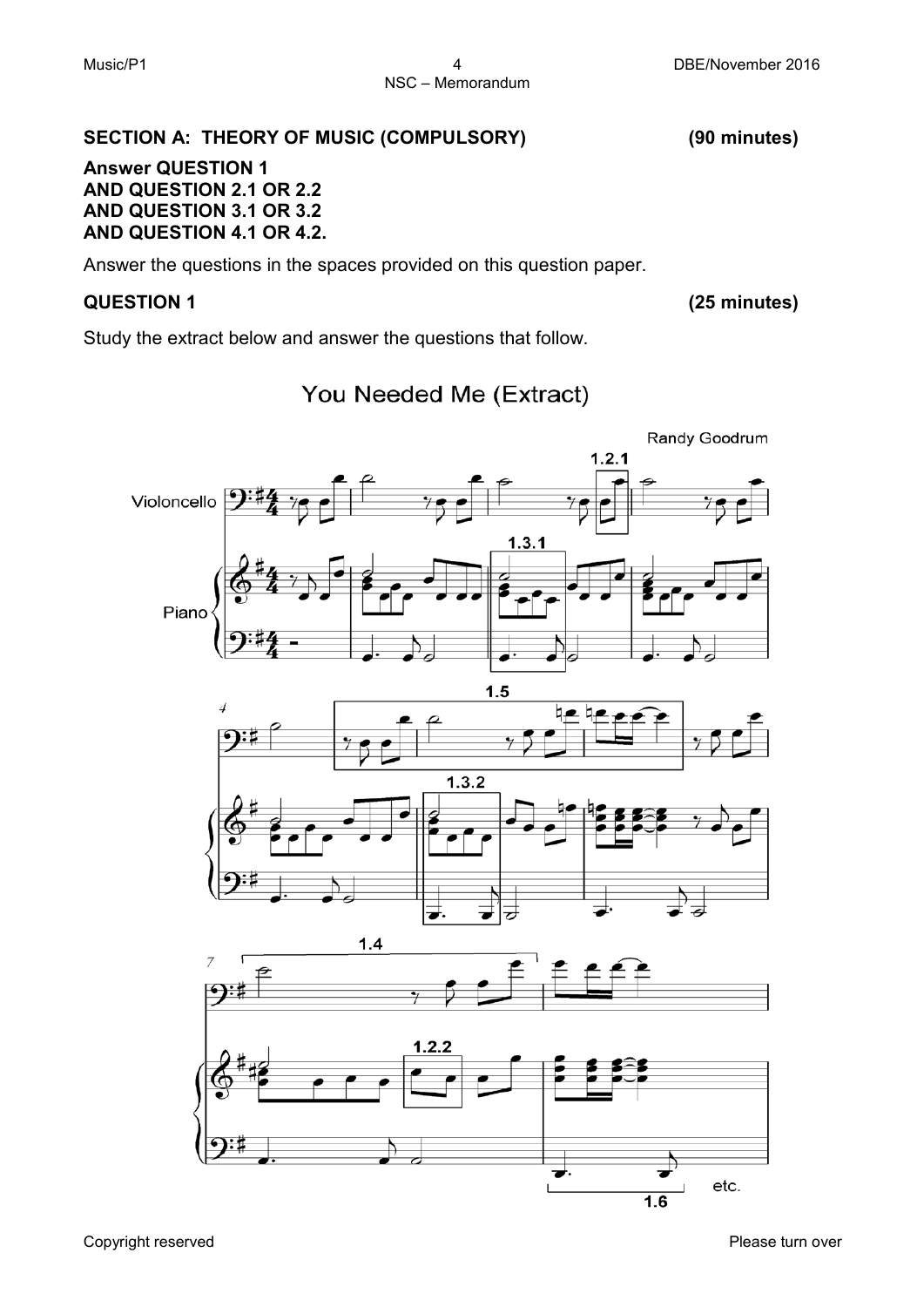1.1 Name the main key of this piece.

#### **Answer:**

G major / G

| G major/G | $= 1$ mark |
|-----------|------------|
| g major   | = 1 mark   |
|           | = No mark  |

1.2 Name the intervals at **1.2.1** and **1.2.2** according to type and distance.

#### **Answer:**

1.2.1 Minor  $7<sup>th</sup>$ 1.2.2 Major 3rd *Minor 7th Major 3rd = 1 mark = 1 mark Distance only, NO ½ mark* 

1.3 Name the triads at **1.3.1** and **1.3.2** according to type and position/inversion.

#### **Answer:**

1.3.1 Major – second inversion/  $IV^6$ <sub>4</sub>/IVc 1.3.2 Minor – root position/iii

| Major            | $=$ 1/2 mark |
|------------------|--------------|
| Second inversion | $=$ 1/2 mark |
| Minor            | $=$ 1/2 mark |
| Root position    | $=$ 1/2 mark |

1.4 Rewrite the violoncello part of bar 7 in compound time. Add the new time signature.

#### **Answer:**



| Time signature = $1$ mark |                                 |  |
|---------------------------|---------------------------------|--|
| Notation                  | $=$ 1/2 mark per beat = 2 marks |  |

(2)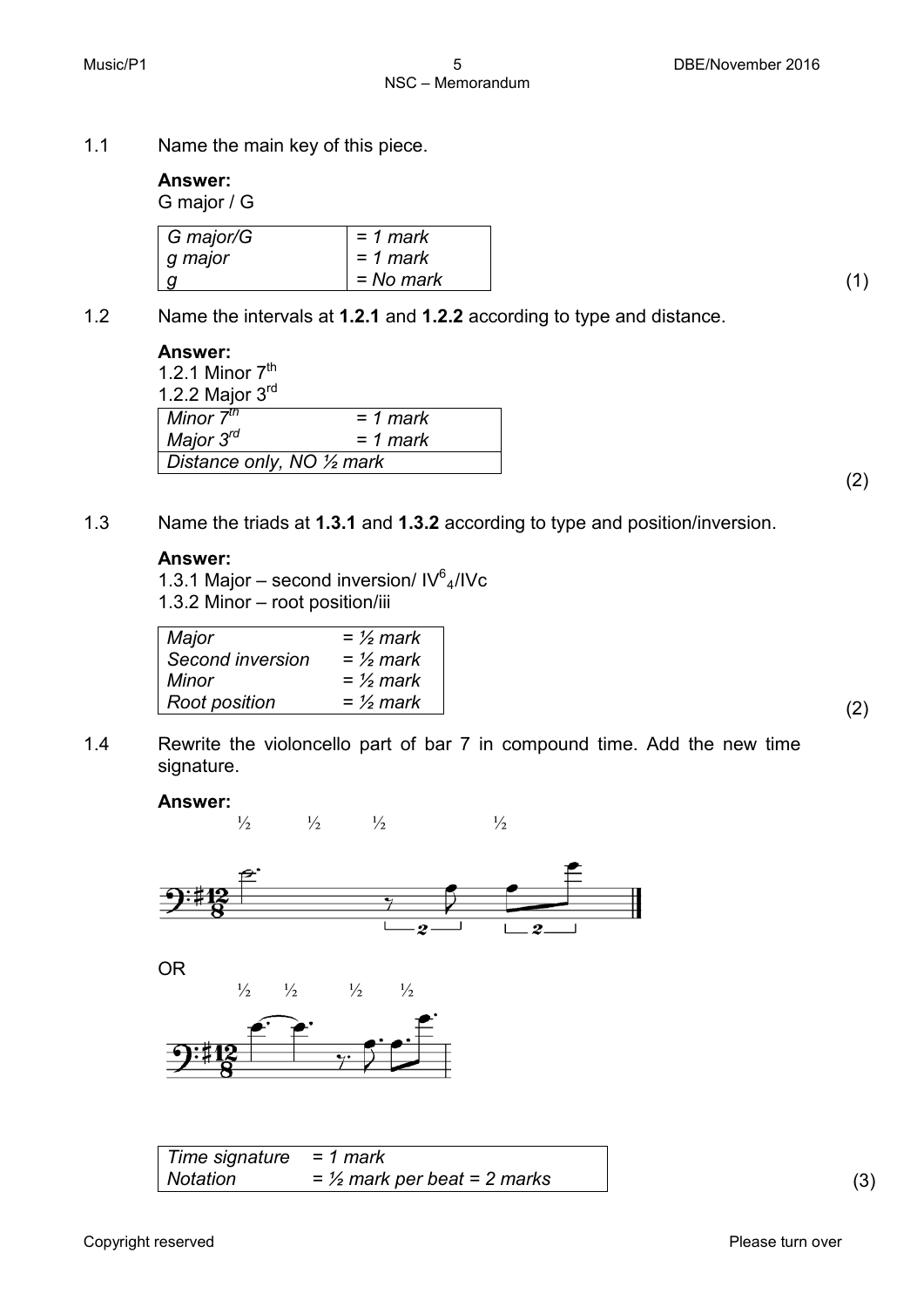1.5 Transpose the violoncello part of bars  $4^3-6^2$  a tone (major second) higher. Insert the new key signature.

#### **Answer:**



| Correct key signature                                         | $= 1$ mark  |  |
|---------------------------------------------------------------|-------------|--|
| Notation (correct sounding with incorrect key signature)      | $= 2$ marks |  |
| Minus $\frac{1}{2}$ mark per error up to a maximum of 2 marks |             |  |

1.6 Rewrite the bass part of the piano in bar 8 TWO octaves higher in the alto clef.

#### **Answer:**



*Correct notation = 1 mark No ½ marks (NO subtraction of marks for wrong stem direction)* (1)

1.7 Complete the melodic fragment below by adding TWO ascending sequences

#### **Answer:**



*Sequences* = *1 mark per sequence as indicated (If F-natural used, it is also accepted) Minus ½ mark per mistake to a maximum of 1 mark per sequence* (2)

(3)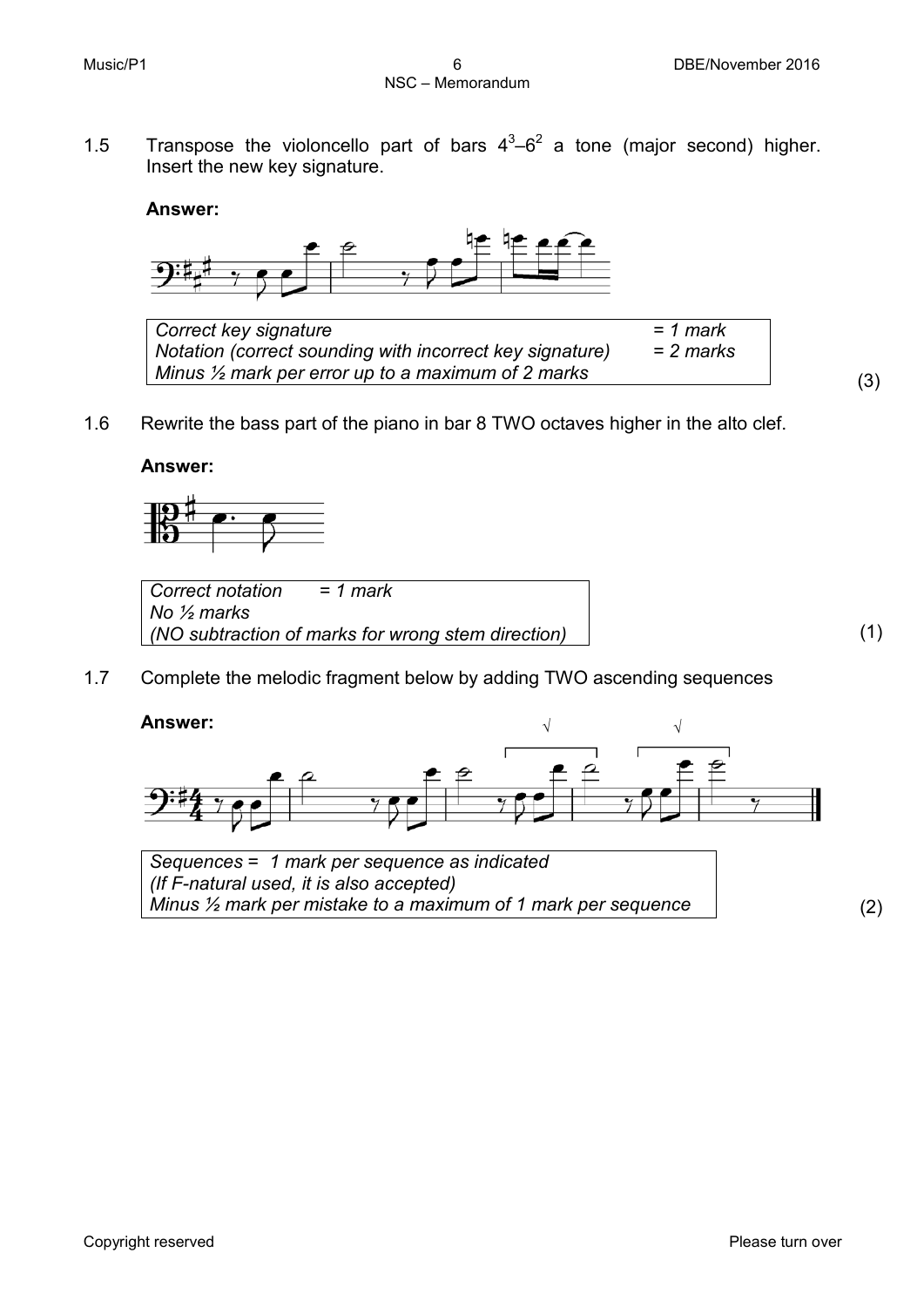- 1.8 Write the scales below as indicated.
	- 1.8.1 Complete the ascending chromatic scale starting on the given note.



*Minus ½ mark for each pitch error Candidates may use any form of the chromatic scale as long as the sound is correct* (2)

1.8.2 Complete the ascending Dorian mode starting on E.



1.8.3 Write  $B<sup>b</sup>$  melodic minor ascending and descending with key signature. Mark the semitones.

#### **Answer:**





(2) **[20]**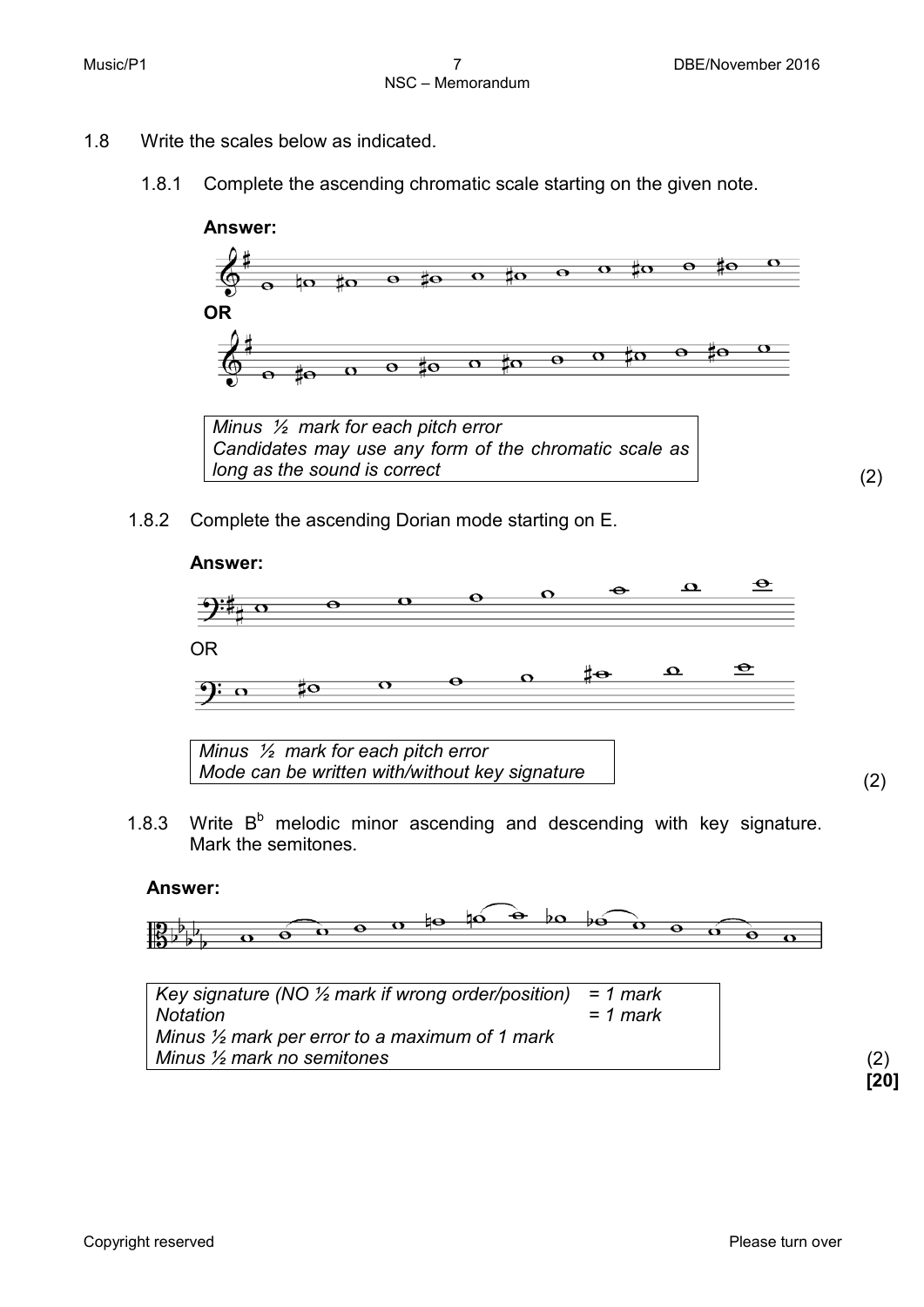#### **QUESTION 2 (25 minutes)**

#### **Answer EITHER QUESTION 2.1 OR QUESTION 2.2.**

2.1/ 2.2 Complete the opening motif below to form a twelve-bar melody in ternary form for any single-line melodic instrument of your choice. Name the instrument for which you are writing. Indicate the tempo and add dynamic and articulation marks.

#### **Concept answers:**

2.1 Instrument: Cello/Trombone/Tuba/Bassoon/Bass Guitar/Double Bass



**OR**

2.2 Instrument: Guitar/Saxophone/Clarinet/Trumpet/Violin



Copyright reserved **Please turn over the Copyright reserved** Please turn over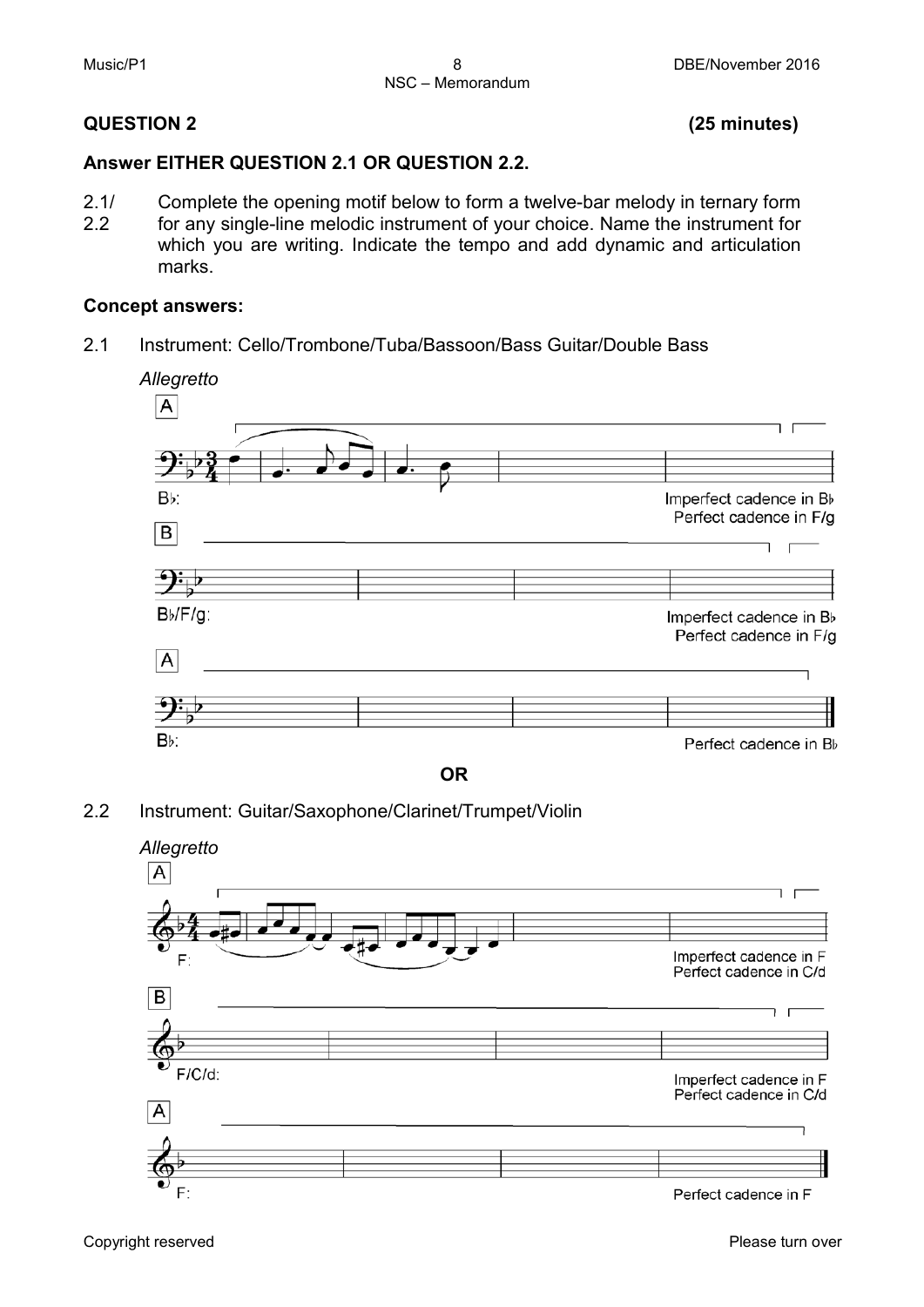The melody will be marked according to the following criteria:

| <b>DESCRIPTION</b>                                                                                                                                                                                  | <b>MARK ALLOCATION</b> |                                                                                                                                                                                                                                                     |    |  |
|-----------------------------------------------------------------------------------------------------------------------------------------------------------------------------------------------------|------------------------|-----------------------------------------------------------------------------------------------------------------------------------------------------------------------------------------------------------------------------------------------------|----|--|
| Form and cadential<br>points                                                                                                                                                                        |                        | 1 mark per phrase x 3                                                                                                                                                                                                                               |    |  |
| <b>Correctness</b><br>Note stems, beats per<br>bar, accidentals,<br>spacing, layout                                                                                                                 |                        | Minus $\frac{1}{2}$ mark per error up to 2 marks                                                                                                                                                                                                    |    |  |
| Quality<br>- Quality of melody and<br>suitability for chosen<br>instrument<br>- Appropriate tempo,<br>articulation and dynamic<br>indications enhances the<br>quality of the answer<br>- Musicality | $9 - 10$               | <b>Excellent</b><br>Coherent and musical; phrases imaginatively<br>define the form; opening motif innovatively<br>continued; successful use of tonality; melodic<br>shape masterfully handled; creative approach to<br>choice of pitches and rhythm |    |  |
|                                                                                                                                                                                                     | $7 - 8$                | Good<br>Correct and musical; phrases clearly indicate the<br>form; opening motif sensibly continued; stable<br>tonality; melodic shape satisfying; choice of<br>pitches and rhythm accurate                                                         | 10 |  |
|                                                                                                                                                                                                     | $4 - 6$                | Average<br>Musically not convincing; not all phrases clear;<br>opening motif not well utilised; tonality unstable;<br>melodic shape is suspect; choice of pitches and<br>rhythm unimaginative                                                       |    |  |
|                                                                                                                                                                                                     | $0 - 3$                | Not acceptable<br>No musical sense; no sense of phrasing;<br>opening motif ignored; no sense of tonality; no<br>melodic shape; pitches and rhythm random                                                                                            |    |  |
| <b>TOTAL</b>                                                                                                                                                                                        |                        | Markers may use $\frac{1}{2}$ marks                                                                                                                                                                                                                 | 15 |  |

**[15]**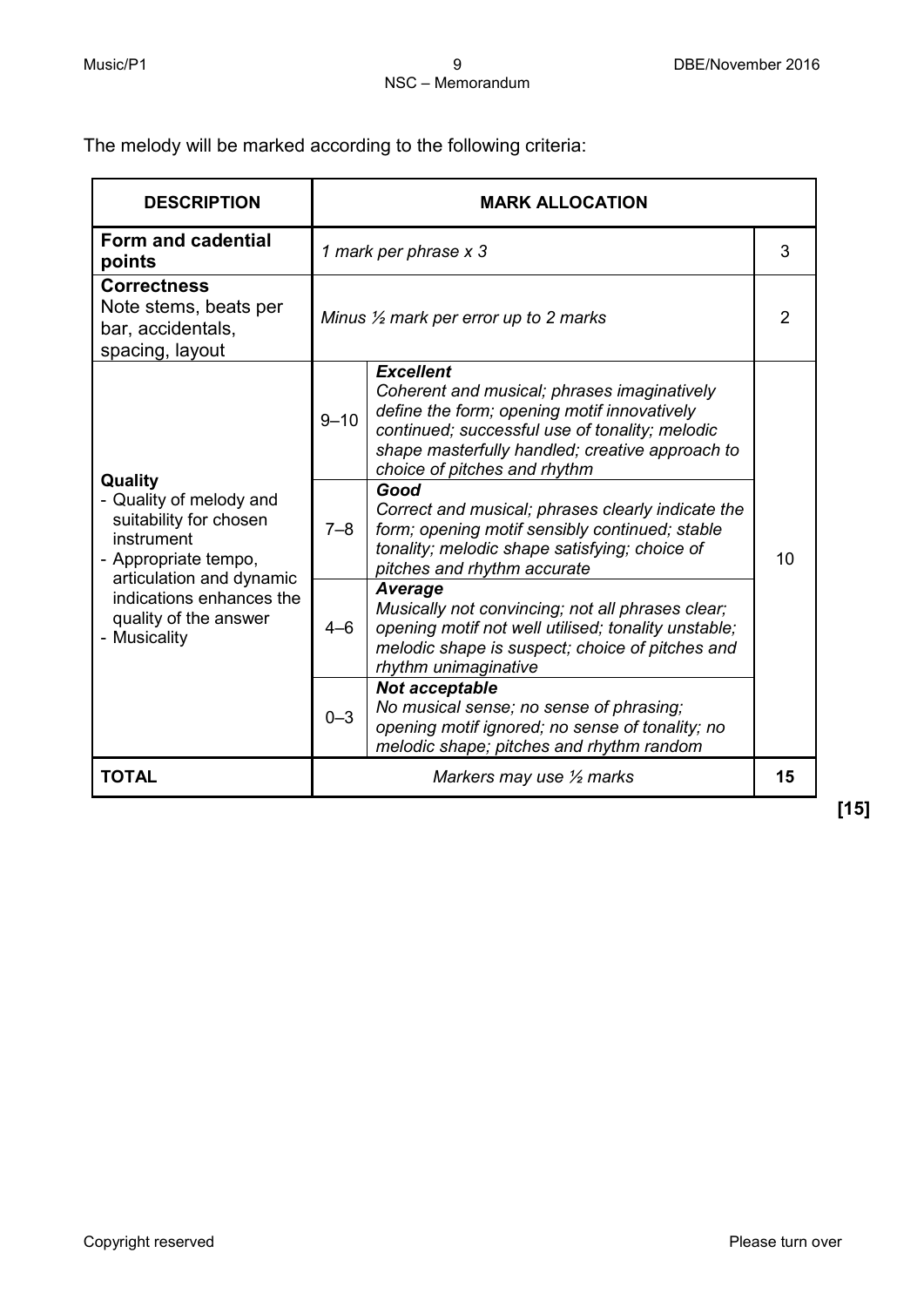#### **QUESTION 3 (10 minutes)**

#### **Answer EITHER QUESTION 3.1 OR QUESTION 3.2.**

3.1 Study the extract from Mozart's *Sonata K.283* below and answer the questions that follow.

#### **Answer:**





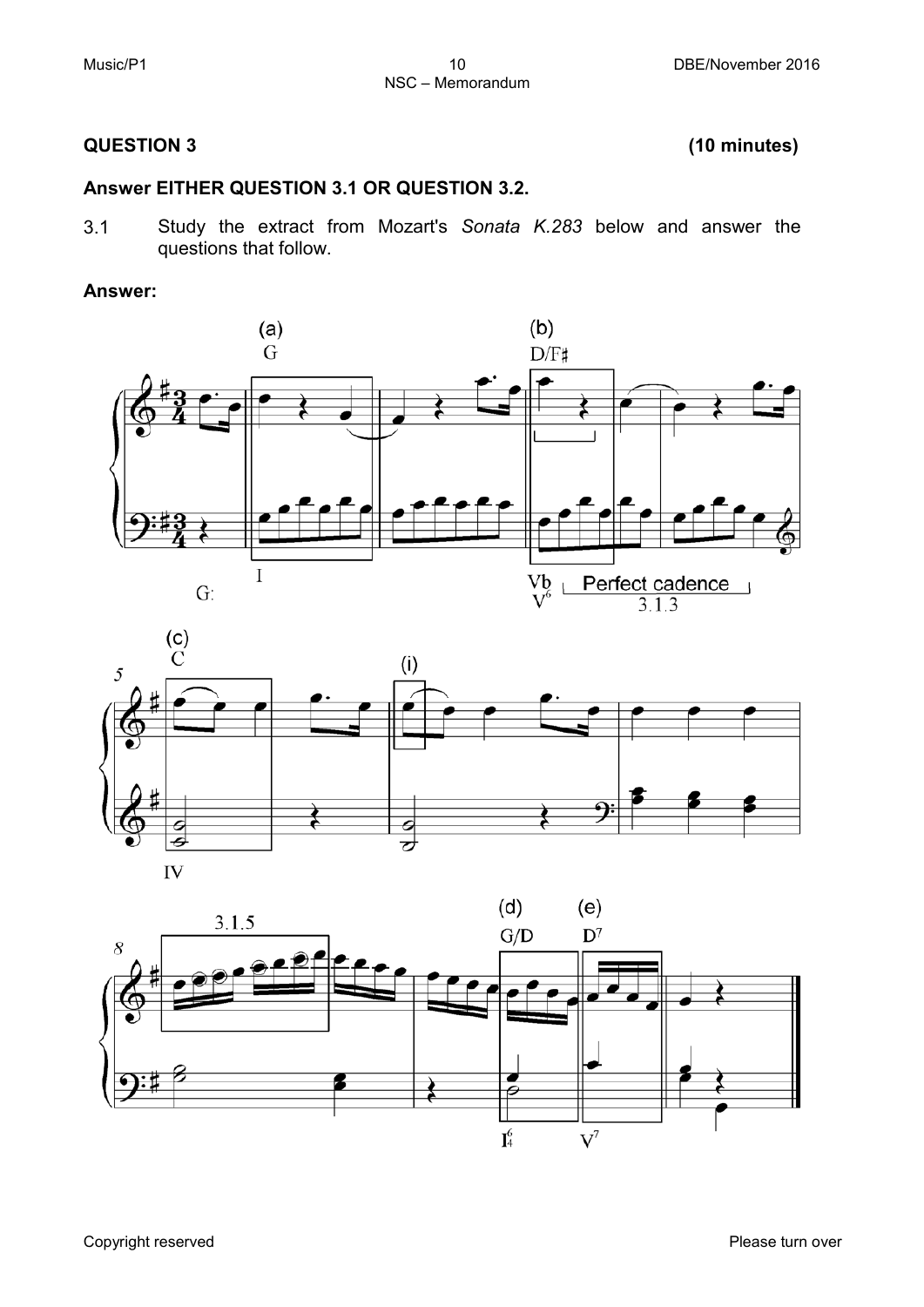3.1.1 Name the key of this extract.

#### **Answer:**

| G major/G                  |            |
|----------------------------|------------|
| $ $ G major/G $ $ = 1 mark |            |
| ∣ g major                  | $= 1$ mark |
|                            | = no mark  |

3.1.2 Identify chords **(a)**–**(e)** and figure them on the score. Use EITHER figuring below the score, for example  $V^6$ , OR chord symbols, for example B/D<sup>#</sup> above the score.

#### **Answer:**

See score:

*1 mark per chord = 5 marks (Minus ½ mark for each error) (Minus ½ mark for NO/wrong inversion) (Key indication not compulsory) Markers should mark either chord symbols (above) or figuring (below); not a mixture* (5)

3.1.3 Name the cadence in bars 3–4.

#### **Answer:**

• Perfect (cadence)

| Perfect cadence $= 1$ mark         |
|------------------------------------|
| (No mark if only chords are given) |

3.1.4 Name the type of non-chordal note at **(i)**.

#### **Answer:**

Suspension

*Suspension = 1 mark* (1)

3.1.5 Circle ALL the passing notes on the score that occur in bar 8 on beats 1 and 2.

#### **Answer:**

*½ mark for each circled note = 2 marks*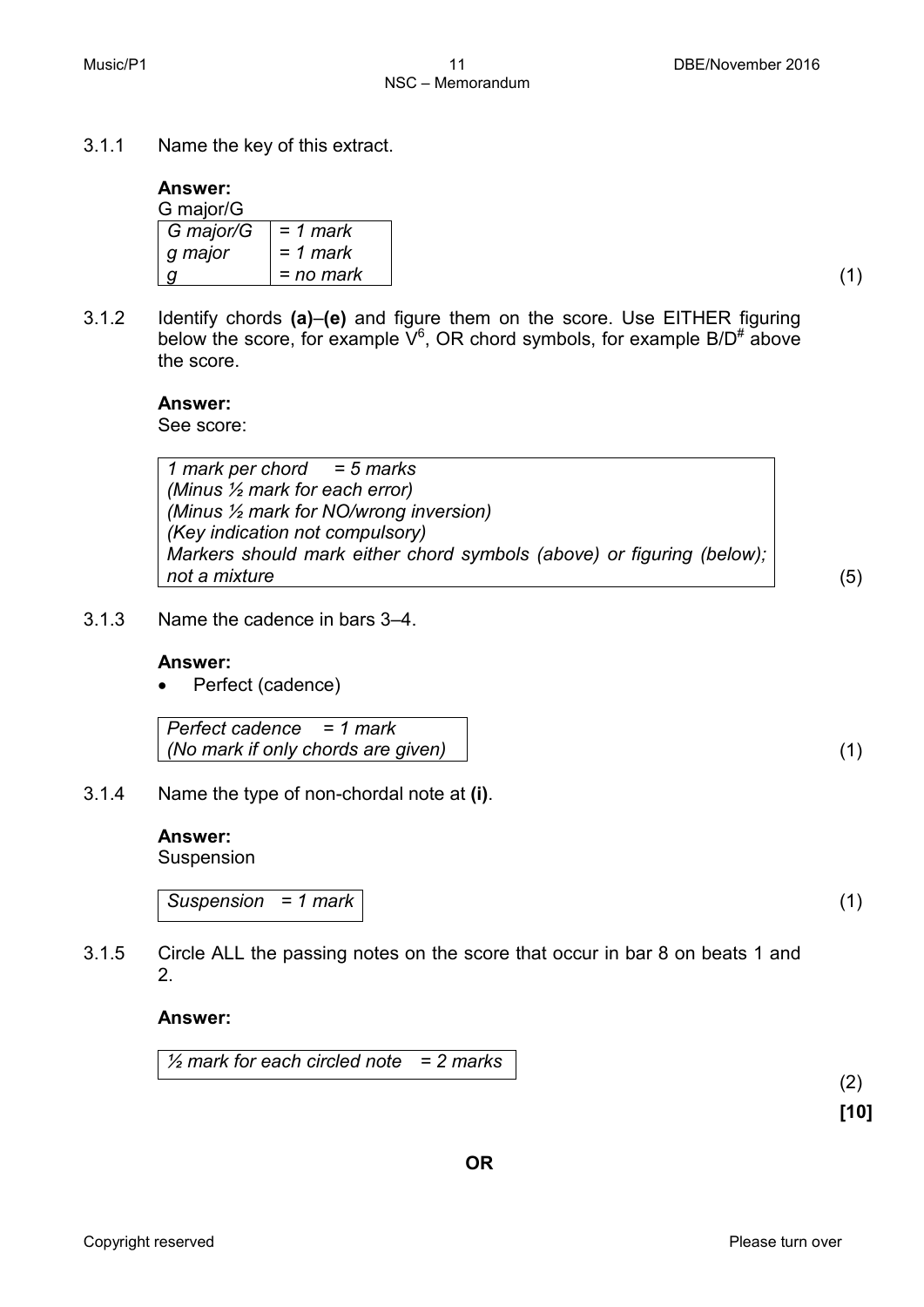3.2 Study the extract from *Solitaire* by Neil Sedaka and Philip Cody below and answer the questions that follow.

#### **Answer:**





 $\frac{3.2.4}{\text{Perfect cadence}}$ 



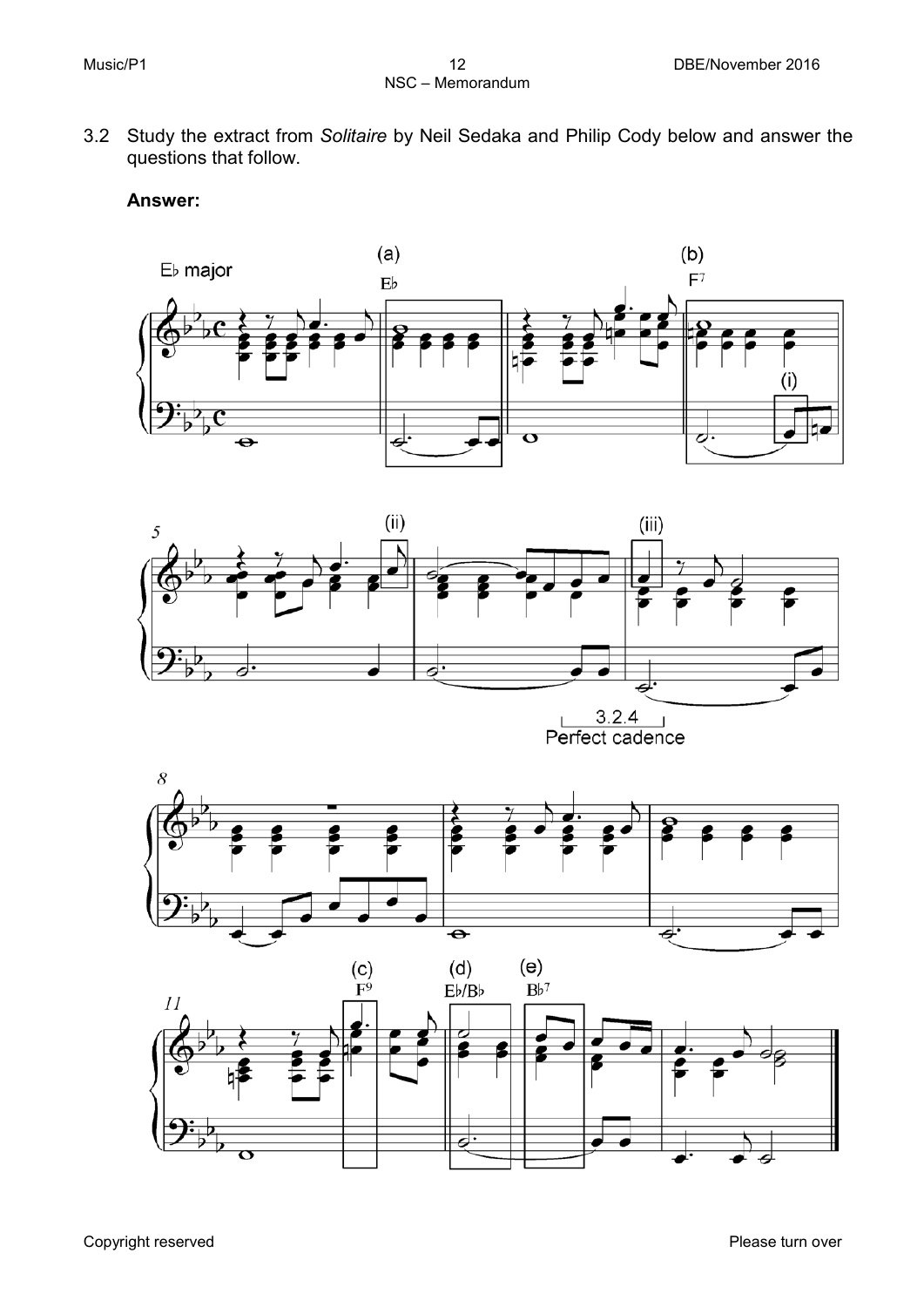| Answer:<br>$E^b$ major/ $E^b$                  |             |
|------------------------------------------------|-------------|
| $\begin{bmatrix} E^b$ major/ $E^b \ e^b$ major | $= 1$ mark  |
|                                                | $= 1$ mark  |
|                                                | $= No$ mark |

3.2.1 Name the key of this extract.

3.2.2 Identify chords **(a)**–**(e)** and figure them on the score. Use chord symbols above the score, for example  $\mathsf{B}^\mathsf{b}\!/\mathsf{D}.$ 

NSC – Memorandum

#### **Answer:**

See score

| 1 mark per chord                                                          | $= 5$ marks |  |
|---------------------------------------------------------------------------|-------------|--|
| (a) $E^b$ :/                                                              |             |  |
| (b) $E^b$ : V <sub>7</sub> of V or $B^b$ : V <sub>7</sub>                 |             |  |
| $\int$ (c) $E^b$ : V <sub>9</sub> of V or B <sup>b</sup> : V <sub>9</sub> |             |  |
| (d) $E^b$ : $\int_a^b$ or lc                                              |             |  |
| (e) $E^b$ : $V_7$                                                         |             |  |
| $\overline{\phantom{a}}$ No $\overline{\phantom{a}}$ marks will be given  |             |  |

3.2.3 Name the type of non-chordal notes at **(i)**–**(iii)**.

#### **Answer:**

- (i) Passing note
- (ii) Passing note
- (iii) Suspension

| 3 correct answers 1 mark each | = 3 marks |
|-------------------------------|-----------|
| No $\frac{1}{2}$ marks        |           |

3.2.4 Name the cadence in bars 6–7.

#### **Answer:**

Perfect (cadence)

*Perfect = 1 mark* (1)

**[10]**

*= No mark* (1)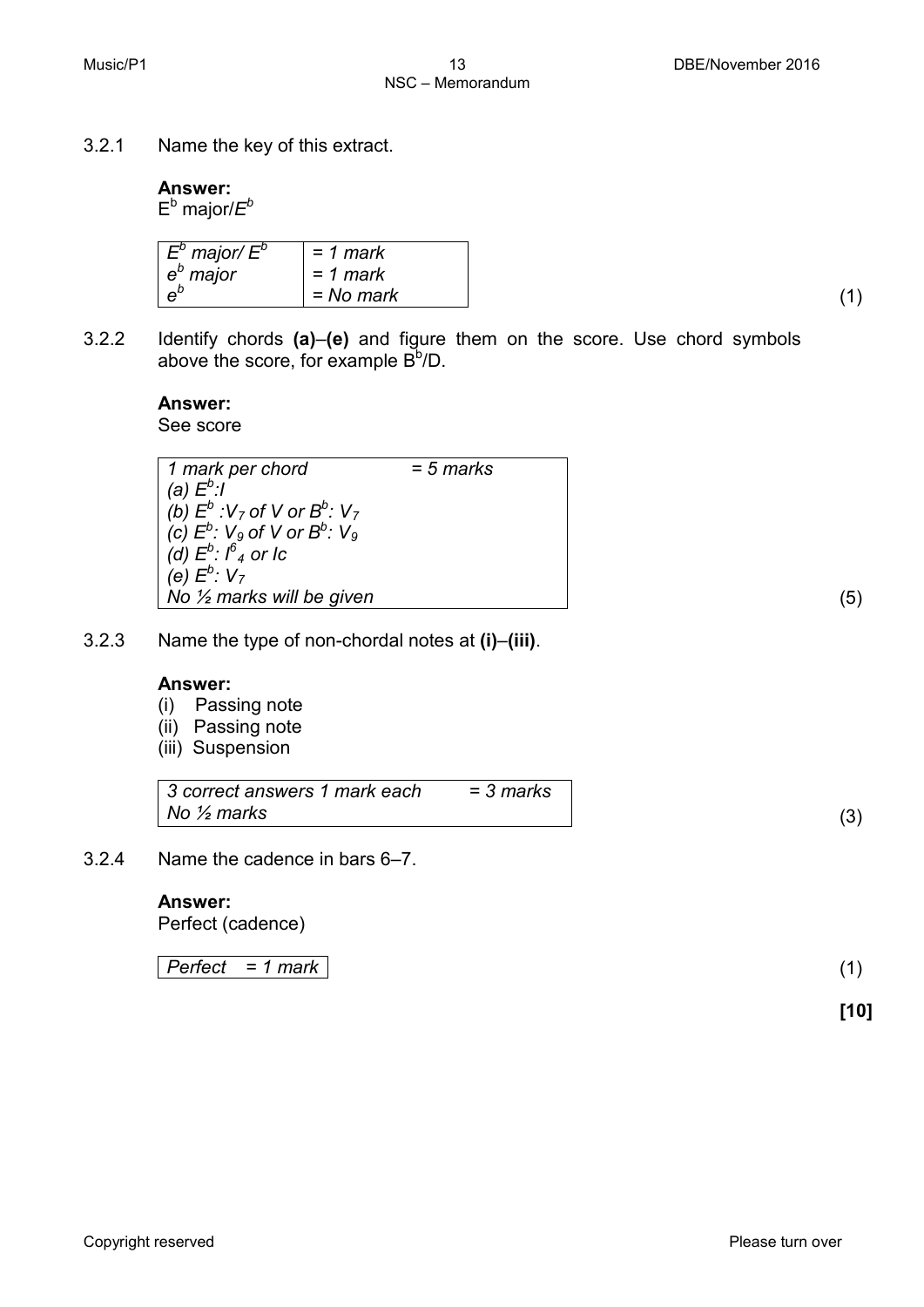#### **QUESTION 4 (30 minutes)**

#### **Answer EITHER QUESTION 4.1 OR QUESTION 4.2.**

4.1 Complete the four-part vocal harmonisation below by adding the alto, tenor and bass parts.

#### **Concept answer:**



The harmonisation will be marked according to the following criteria:

| <b>DESCRIPTION</b>                                                          | <b>MARK ALLOCATION</b>                                                                                                                                              |                 |  |
|-----------------------------------------------------------------------------|---------------------------------------------------------------------------------------------------------------------------------------------------------------------|-----------------|--|
| <b>Chord progression</b><br>Choice of chords, correct use of cadence        | 1 mark between each pair of chords<br>(except between bar 4 and 5)                                                                                                  | 14              |  |
| <b>Correctness</b><br>Notation, doubling, spacing, voice leading            | Minus $\frac{1}{2}$ mark per error but not more than<br>1 mark per chord                                                                                            | 16              |  |
| Quality<br>Musicality, non-chordal notes, awareness<br>of style, creativity | • Excellent<br>$= 9 - 10$ marks<br>$= 7 - 8$ marks<br>$\cdot$ Good<br>$= 5 - 6$ marks<br>• Average<br>$=$ 3–4 marks<br>$\cdot$ Weak<br>• Unacceptable = $0-2$ marks | 10              |  |
|                                                                             | Note to marker:<br>Mark out of 40 must not contain a $\frac{1}{2}$ mark                                                                                             | 40<br>(± 8 x 3) |  |
| TOTAL                                                                       |                                                                                                                                                                     | 15              |  |

*Candidates must be credited for a different/creative and correct harmonisation not given in the memorandum. The figuring serves as a guide for the marker, but no marks are allocated for the symbols as such*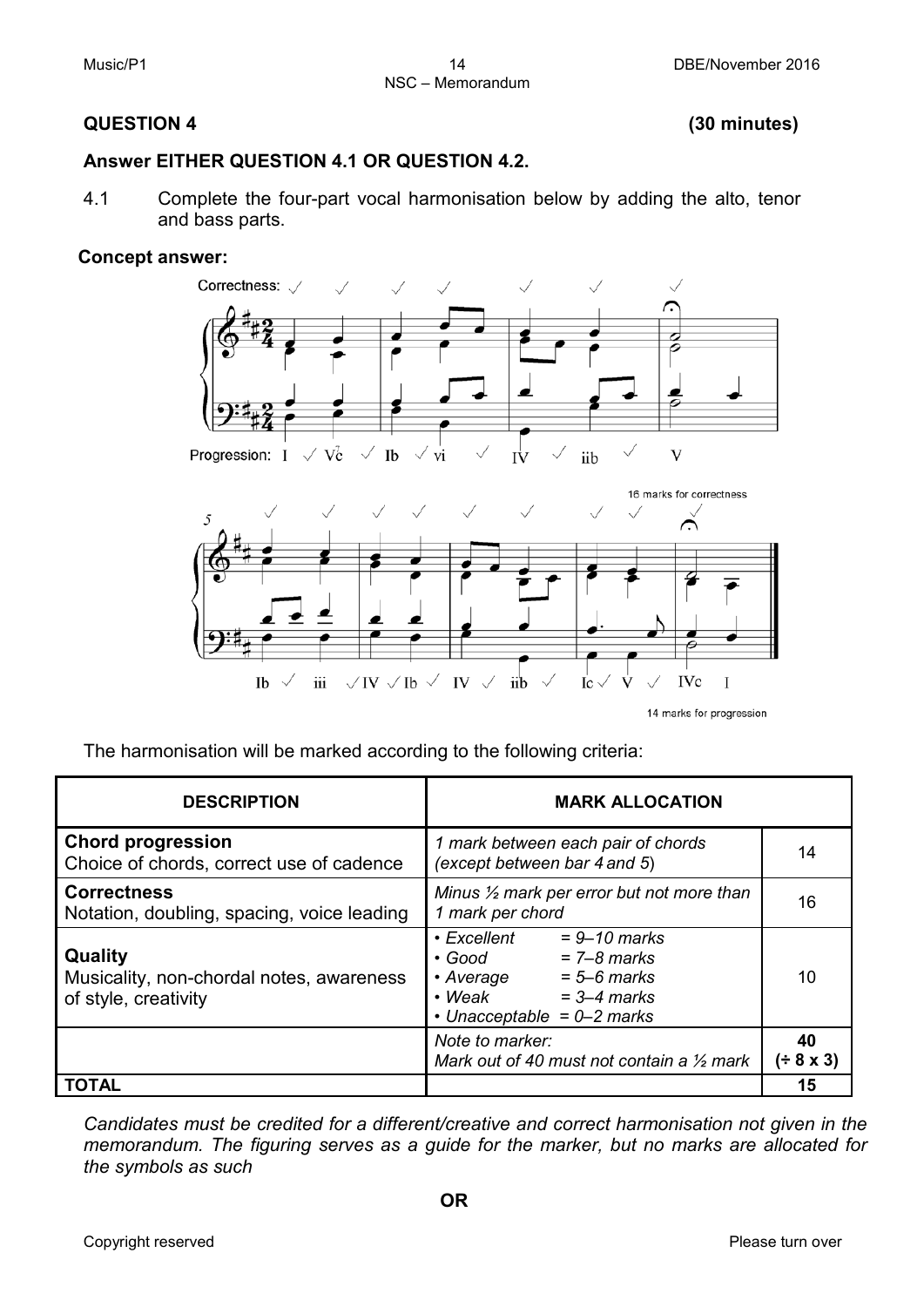4.2 Complete the piece below by adding a suitable bass line and harmonic material in the open staves. Continue in the style suggested by the given material in bars 1–3.

#### **Concept answer:**

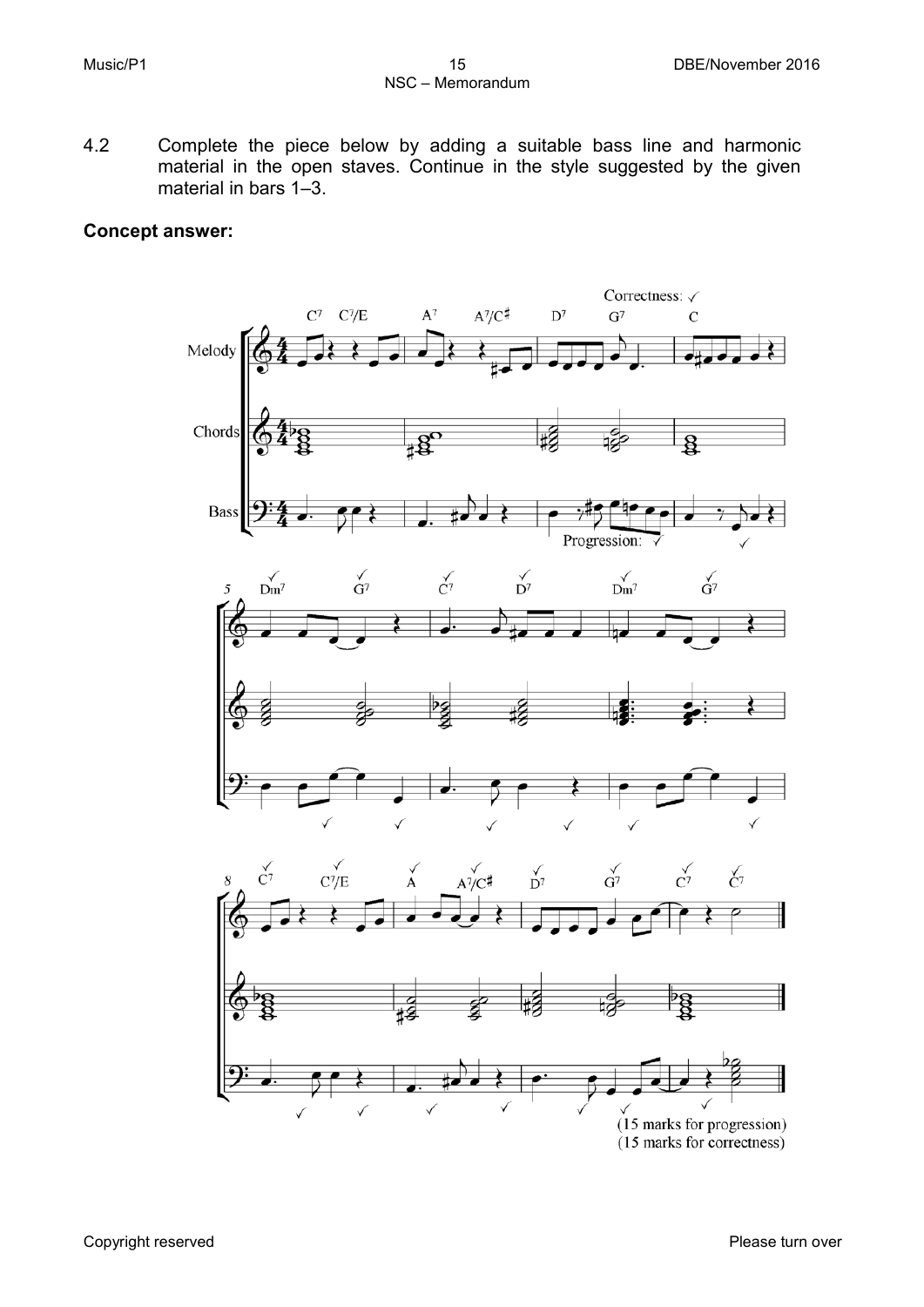The answer will be marked according to the following criteria:

| <b>DESCRIPTION</b>                                                                 | <b>MARK ALLOCATION</b>                                                                                                                                  |                 |
|------------------------------------------------------------------------------------|---------------------------------------------------------------------------------------------------------------------------------------------------------|-----------------|
| <b>Chord progression</b><br>Choice of chords;<br>correct use of<br>cadences        | 1 mark between each pair of chords                                                                                                                      | 15              |
| <b>Correctness</b><br>Notation, doubling,<br>spacing, voice leading                | Minus $\frac{1}{2}$ mark per error but not more<br>than 1 mark per chord                                                                                | 15              |
| Quality<br>Musicality, non-<br>chordal notes,<br>awareness of style,<br>creativity | • Excellent<br>$= 9 - 10$ marks<br>$= 7 - 8$ marks<br>• Good<br>• Average<br>$= 5 - 6$ marks<br>• Weak<br>$=$ 3–4 marks<br>• Unacceptable = $0-2$ marks | 10              |
|                                                                                    | Note to marker:<br>Mark out of 40 must not contain a<br>$\frac{1}{2}$ mark                                                                              | 40<br>(± 8 × 3) |
| ΤΩΤΑΙ                                                                              |                                                                                                                                                         | 15              |

*Candidates must be credited for a different/creative and correct harmonisation not given in the memorandum. The figuring serves as a guide for the marker, but no marks are allocated for the symbols as such.*

**[15]**

**TOTAL SECTION A: 60**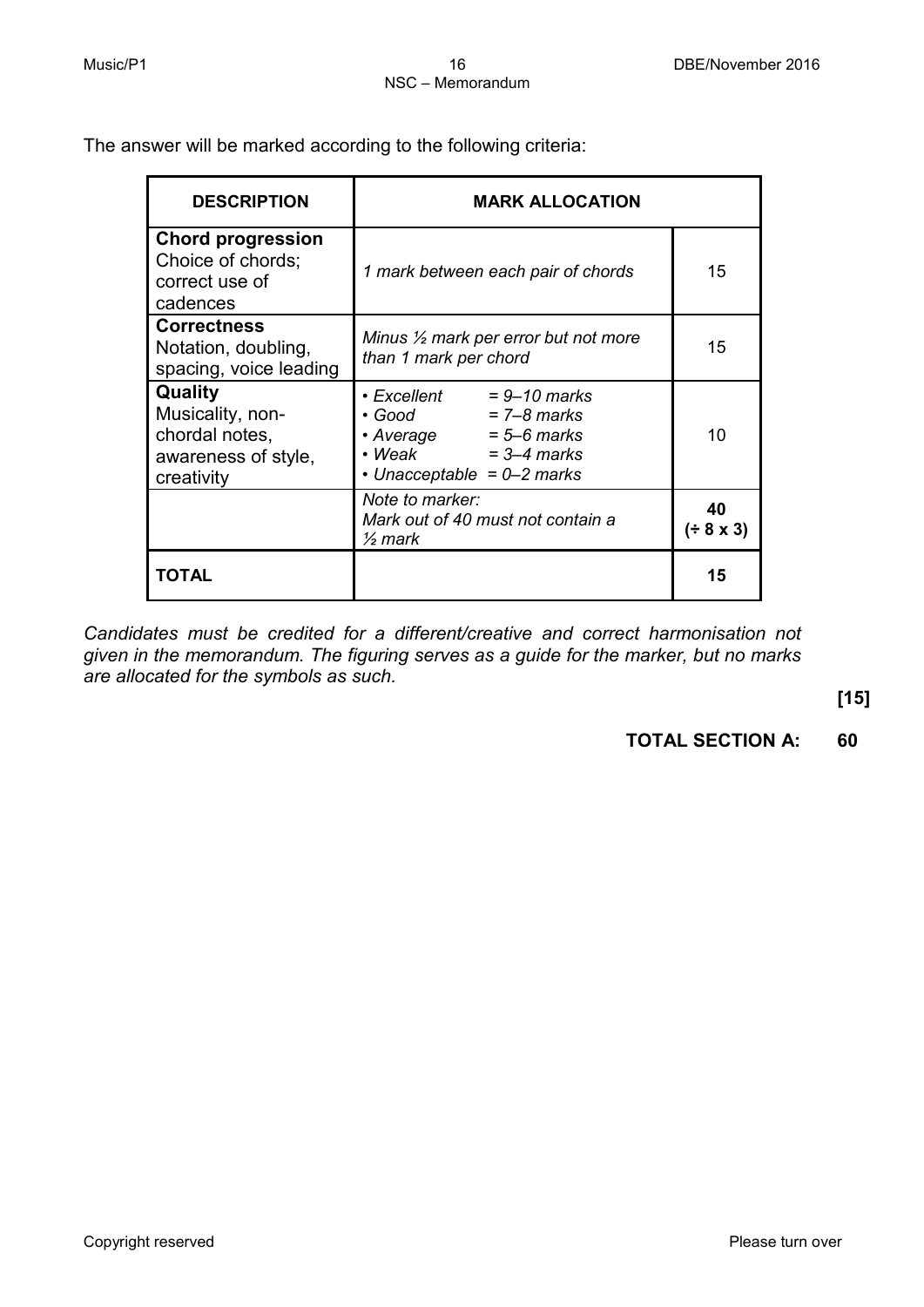#### **SECTIONS B, C, D, E: GENERAL MUSIC KNOWLEDGE (90 minutes)**

#### **Answer SECTION B AND SECTION C (Western Art Music) OR SECTION D (Jazz) OR SECTION E (Indigenous African Music).**

Answer these questions in the ANSWER BOOK provided.

*Note to marker: One mark will be allocated for each correct fact. Candidates must be credited for any correct answer not given in this memorandum.*

#### **SECTION B: GENERAL (COMPULSORY)**

#### **QUESTION 5**

5.1 5.1.1 B 5.1.2 C 5.1.3 A 5.14 D 5.1.5 C 5.1.6 A 5.1.7 B 5.1.8 B 5.1.9 D<br>5.1.10 C  $5.1.10$ 

*1 mark for each correct answer = 10 marks* (10)

- 5.2 Copyright Protected
	- Licences Grant these for performance
		- Grant these for reproduction
		- Grant these for recording
	- Royalties Collect
		- **Distribute**
	- Bursary (Competitions)
	- Retirement fund for members

*Any 4 correct facts = 4 marks* (4)

- 5.3 Copyright gives the owner of a creative work the right to permit or prevent the use of that work by others
	- $\circ$  Right to prohibit copying the work
	- o Right to grant permission to publish the work
	- o Right to make an adaptation of the work
	- o Right to perform the work
	- Copyright gives the owner of a creative work the right to earn money from it – time frame of 50 years after the death of copyright holder
	- Copyright is infringed if any action is taken concerning the creative work without the authorisation of the copyright owner – penalties could ensue

*Any 4 correct facts = 4 marks*

(4)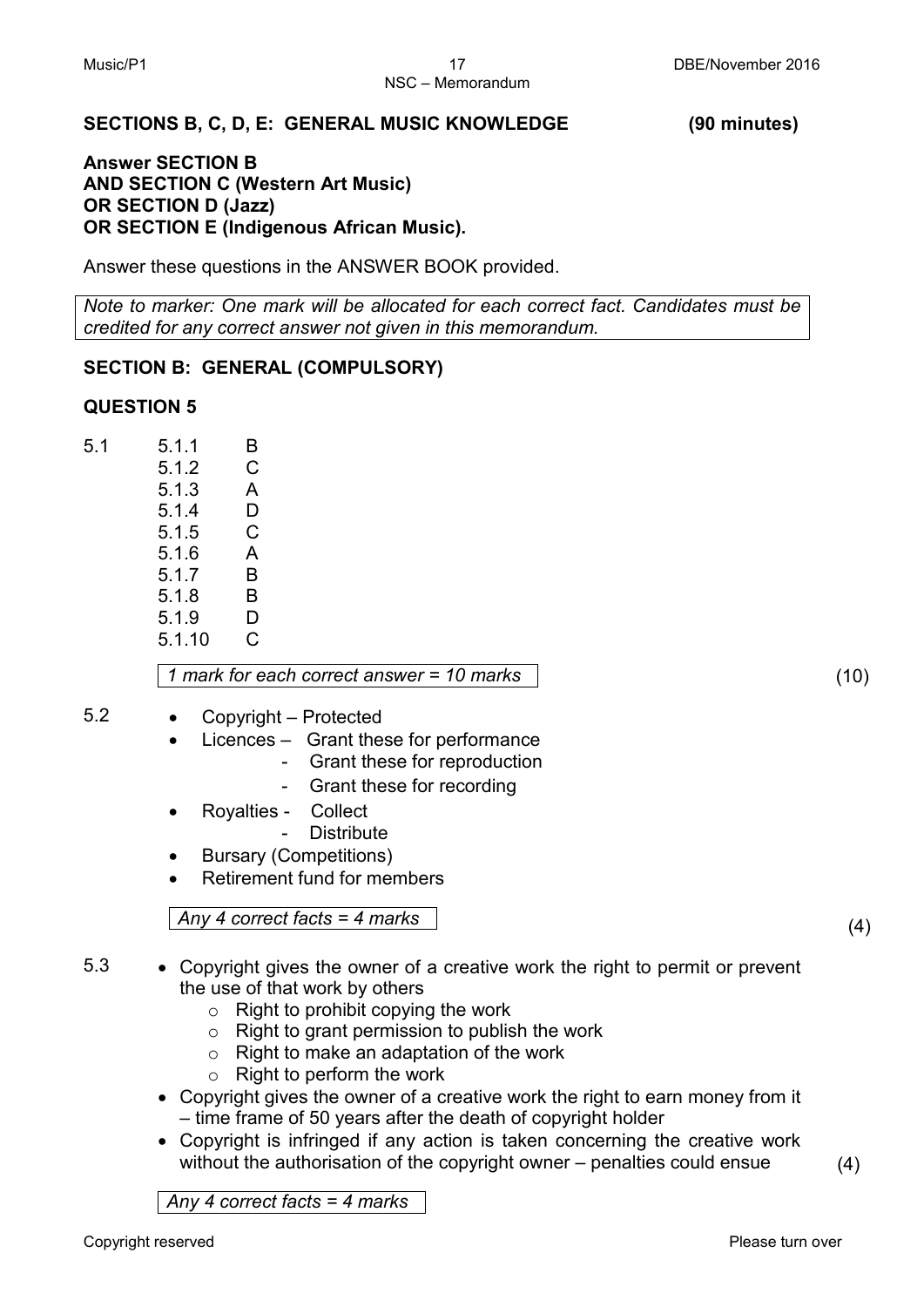5.4 5.4.1 Needletime rights royalties: When recorded material is played in public, all parties involved in the creation of this material (composers, performers and recording companies) are remunerated.

(1)

*Correct answer = 1 mark*

5.4.2 Mechanical rights royalties: When original works are recorded or published, all parties involved in this process (composers and publishers) are remunerated.

(1)

*Correct answer = 1 mark*

#### **TOTAL SECTION B: 20**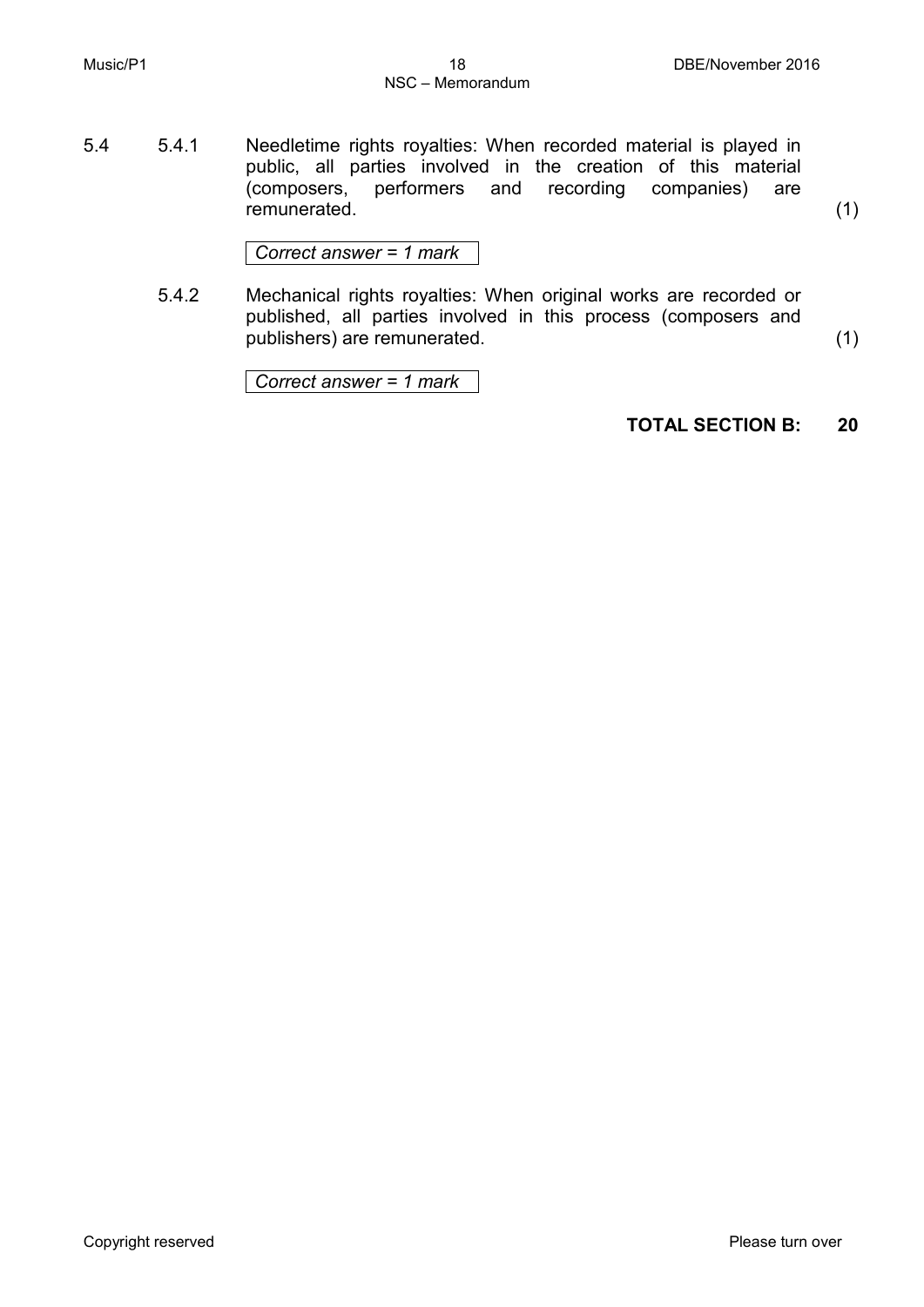#### **Answer SECTION C (WAM) OR SECTION D (JAZZ) OR SECTION E (IAM).**

*Note to marker: One mark will be allocated for each correct fact. Candidates must be credited for any correct answer not given in this memorandum.*

#### **SECTION C: WESTERN ART MUSIC (WAM)**

#### **QUESTION 6**

- 6.1 6.1.1 Minuet and trio
	- Large scale ABA form/Ternary
	- Minuet is repeated after the Trio (da capo)
	- A minuet followed by a trio followed by a repeat of the minuet (Minuet/Trio/Minuet)
	- Both minuet and trio are independent works with their own internal forms
	- (Third) movement of Symphony or Sonata
	- Key relationship between the key of the Minuet and Trio

*1 mark each for 2 correct facts = 2 marks* (2)

#### 6.1.2 Rondo

- A form type with a recurring initial section called the rondo-theme or refrain
- Five part rondo: ABACA
- Seven part rondo: ABACADA
- The A-section is always in the tonic key
- Other sections are in related keys and contain contrasting material
- B, C etc. are called episodes
- Often the last movement of Symphony or Sonata

*1 mark each for 2 correct facts = 2 marks* (2)

- 6.1.3 Development
	- The second large section of sonata form
	- Placed after the exposition
	- Tonality is explored / related keys are used
	- Previous material (from exposition) and new material evident and developed
	- Often ends on dominant pedal point to prepare for return of tonic key

*1 mark each for 2 correct facts = 2 marks* (2)

#### 6.1.4 First subject/theme

- The first subject/theme in the opening main section (exposition)
- Found in sonata form
- Rooted in the tonic key
- Presents the first thematic material
- Often robust (strong) in comparison to more lyrical second theme *1 mark each for 2 correct facts = 2 marks* (2)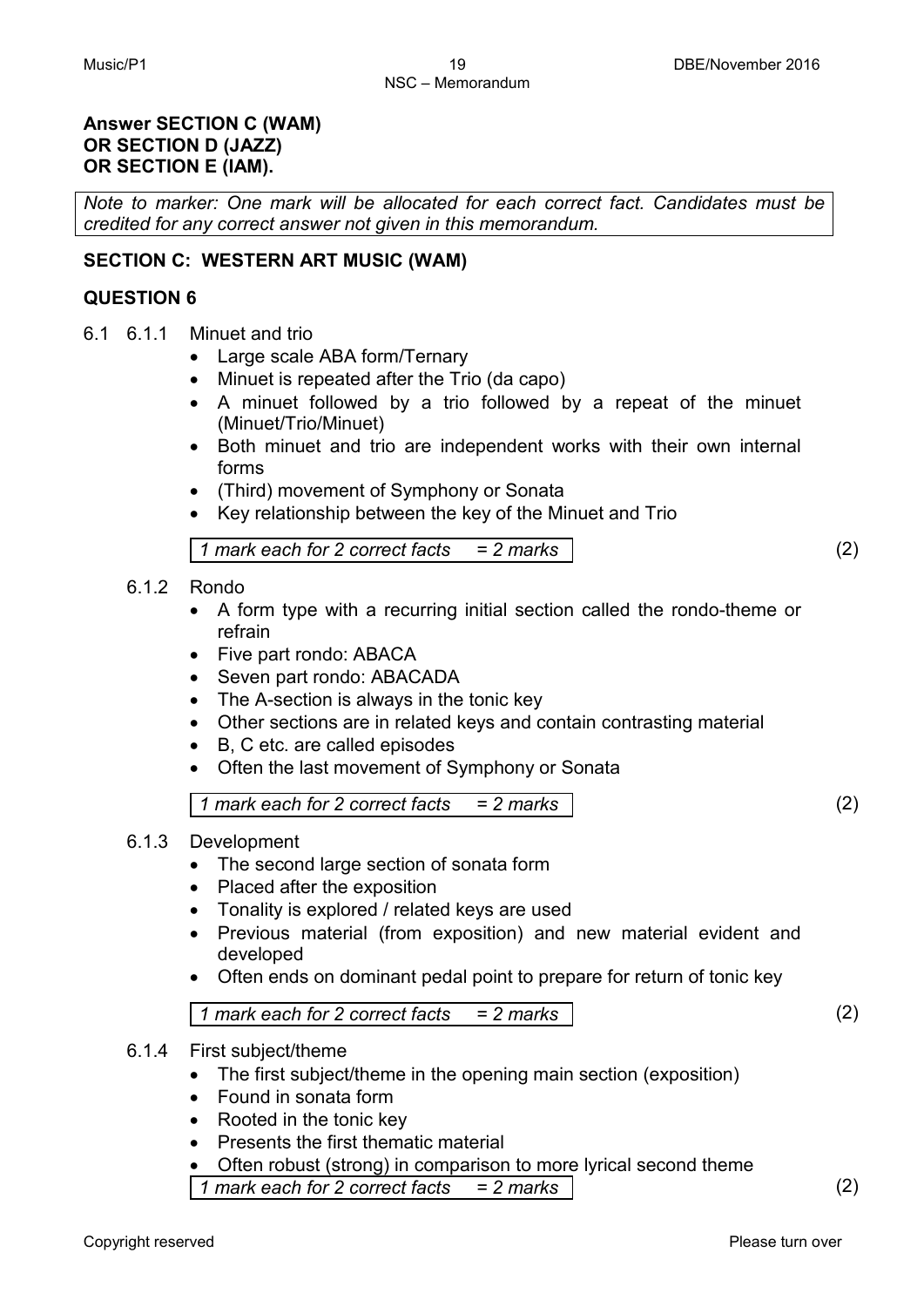- 6.2 A symphonic poem is a genre of one-movement orchestral music
	- Mostly written by Romantic composers inspired by extra-musical ideas e.g. nature, exoticism
	- Usually has a title which can suggest/set a scene or tell a story

*Any 2 correct facts = 2 marks*

#### **QUESTION 7**

- Established the overall structure of the symphony (4 movements)
- Established sonata form
- Established the layout (positioning) of the standard classical orchestra
- The composition of the standard classical orchestra was established with each section having a particular role to play.
- A large string section; doubled instruments in woodwinds (excluding clarinet); limited use of brass and percussion.
- Set new standards in terms of orchestral playing
- Performance techniques developed
	- o Tremolo
	- o Sudden *sfz*
	- o Opening arpeggios
	- o Crescendos and decrescendos
	- o Playing techniques: The rocket- and sigh-motives *(Maximum 2 marks)*

*Maximum of 1 mark per bullet = 5 marks (Maximum of 2 marks per performance techniques)*

#### **QUESTION 8**

#### **Definition of genre**

- Concert overture
- Loose standing, single-movement orchestral work

*Any correct fact = maximum of 1 mark*

#### **Form:**

- Standard sonata form (Exposition, Development, Recapitulation)
- Contrasting first and second themes in Exposition
- Tonality b min/D major, Theme 2 in B major (Recapitulation)
- Development the longest section in the work (starts with Theme 1, motif A)

*Any 2 correct facts = maximum of 2 marks (Bar numbers not required)*

#### **Title:**

- Second title *Fingal's Cave (The lonely Island)*
- Work composed after Mendelssohn's visit to the Hebrides Islands
- Some suggestion of programmatic influence in this work

*Any 2 correct facts = maximum of 2 marks* **[5]**

**[5]**

(2)

**[10]**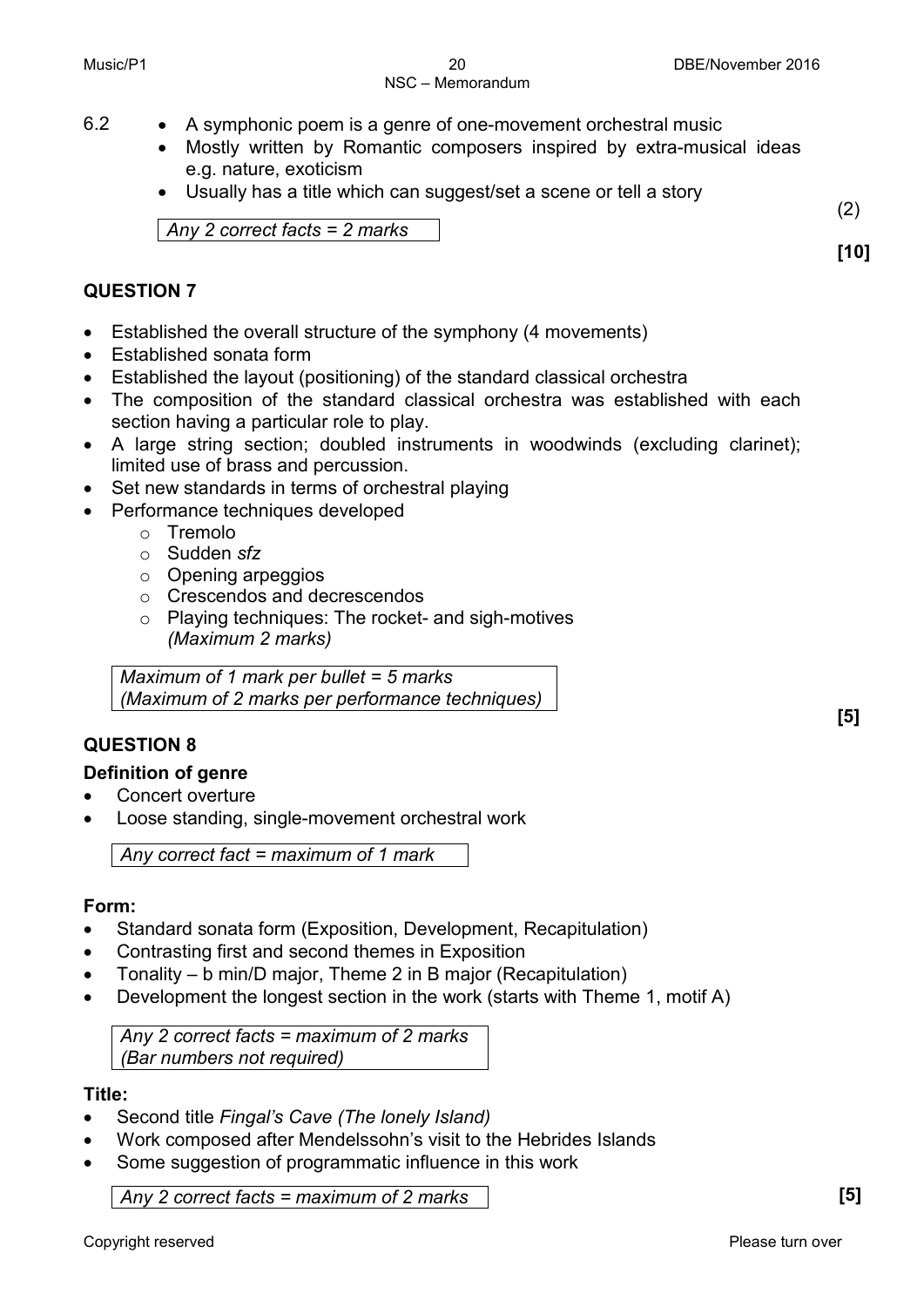#### **QUESTION 9**

- First movement of the symphony
- *Awakening of cheerful feelings upon arrival in the country* or *Ontwaking van vrolike gevoelens by die aankoms in die vrye natuur* or *Erwachen heiterer Empfindungen bei der Ankunft auf dem Lande*
- The key (F major) and time signature (2/4) suggest the pastoral setting (simple life in the country)
- A calm and cheerful movement
- Sonata form
- Allegro ma non troppo
- Four different rhythmic motifs
- Instrumentation standard Classical Symphony Orchestra

*1 mark for each correct fact = 5 marks* **[5]**

#### **QUESTION 10**

#### **Definition of** *aria*

A formal song sung by a single vocalist Characteristics:

- Regular metre (in contrast to the recitative)
- A reflective character
- Clear melodic contour
- Vocal decorations, use of melismas
- Text has an emotional context
- Alternates with recitatives and choruses within the Opera
- In two parts (binary form), or in three parts (*da capo*-aria)
- Accompaniment is continuously provided by the orchestra

*Any 2 correct facts = 2 marks*

#### **Aria:**

- **Der Vogelfänger bin ich ja (The birdcatcher I am indeed)**
- Papageno, Baritone
- Simple folk-like melody with a comic element in major key
- Strophic form
- The birdcatcher is the simple and comical character which contrasts with the serious elements in the opera
- Sparse, homophonic accompaniment
- Papageno plays a flute to lure the birds to him

#### **Aria:**

- **Dies Bildnis ist bezaubernd schön (This likeness is enchantingly lovely)**
- Tamino, Tenor
- Lyrical character achieved by a slow tempo and cantabile vocal style
- Exaggerated wonder of beauty and love at first sight
- Tamino, the prince, is given a portrait of Princess Pamina and it is to this portrait that he addesses the aria
- A warm orchestral accompaniment is employed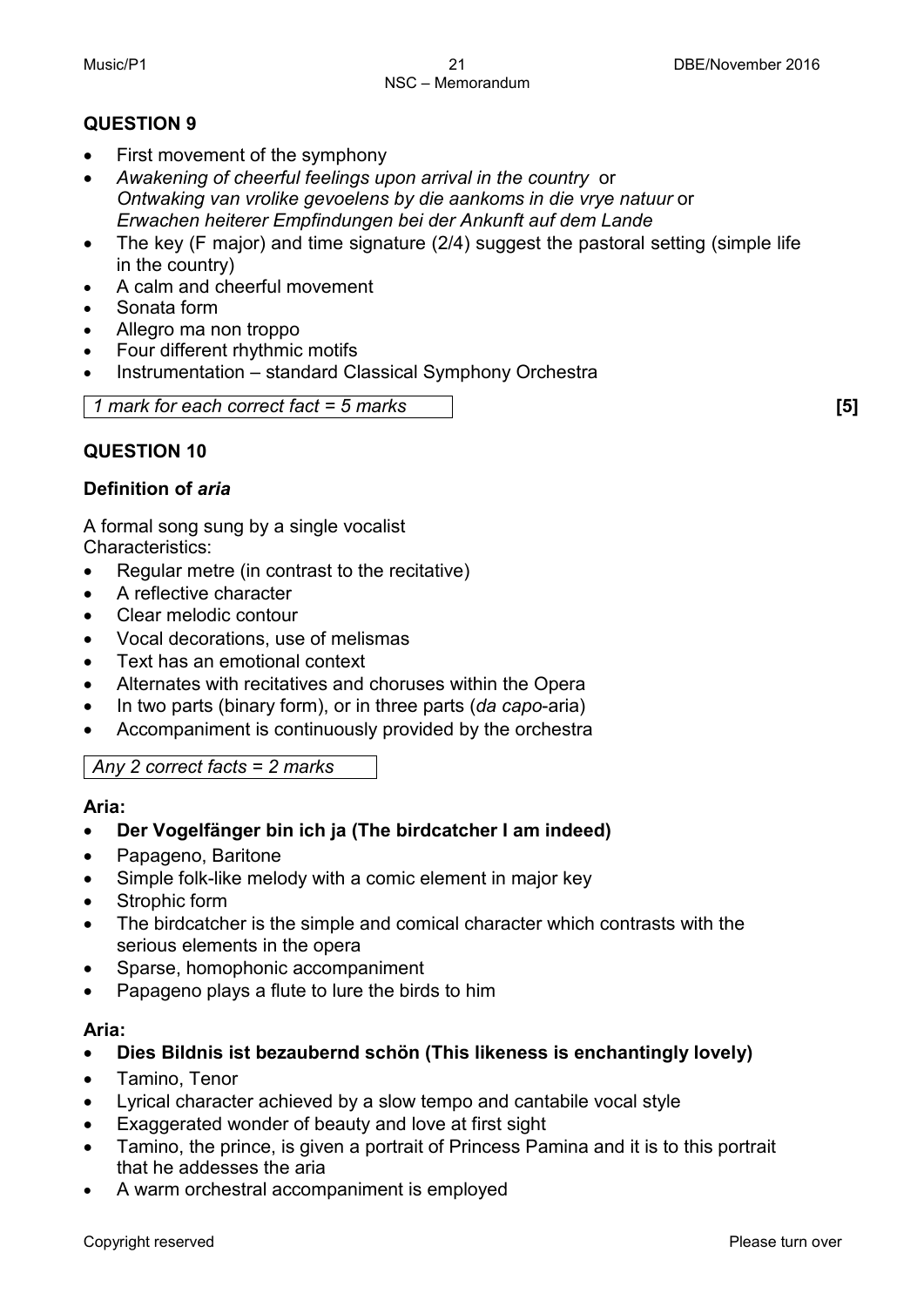#### **Aria:**

- **O Isis und Osiris**
- Sarastro, Bass voice and chorus joins
- Heavy, deep bass to characterise Sarastro, the high priest of wisdom
- Chordal introduction to present the serious character
- As Papageno and Tamino enter the trials to join their holy order, Sarastro prays that they will be watched over during the trials
- The aria is well placed at a serious moment in the opera
- Sarastro represents the moral and good in the opera

#### **Aria:**

- **In diesen heil'gen Hallen ( Within these hallowed halls)**
- Sarastro, Bass
- The ponderous tone, a major key and slow tempo helps to set the scene
- Calm assurance, reverence for order, religious undertone
- After Pamina pleads with Sarastro to have mercy on her scheming mother, Sarastro sings of the ideals of Brotherhood to a great calming effect
- Accompaniment of strings playing in the low register helps to set the mood

#### **Aria:**

- **Der Hölle Rache kocht in meinem Herzen (Hell's revenge cooks in my heart)**
- Queen of the night, Coloratura/dramatic soprano
- Provides a dark mood, dramatic drive and theatrical emphasis
- Extreme vocal range, minor key and fast tempo express the Queen's anger
- The Queen of the Night is the complex and dramatic character which contrasts with the lighter elements in the opera
- Full orchestral accompaniment to increase dramatic intensity

#### **Aria:**

- **Ach, ich fuhls, es ist verschwunden (Ah, I feel it, it has disappeared)**
- Sung by Pamina, Soprano
- Atrracted by the playing of Tamino's flute, Pamina comes and meets Tamino and is hurt when he doesn't talk to her
- Slow, soulful, expressive aria
- Extensive use of melisma
- Sparse accompaniment enhances feelings of lonliness

#### **Aria:**

- **Ein Mädchen oder Weibchen (A girl or a little wife)**
- Papageno, Baritone
- Aria has a light character supported by a major key at a moderate tempo
- The instrumentation uses glockenspiels at the start of the Aria
- The birdcatcher is the simple and comical character which contrasts with the serious elements in the opera
- Simple folk-like melody with a comic element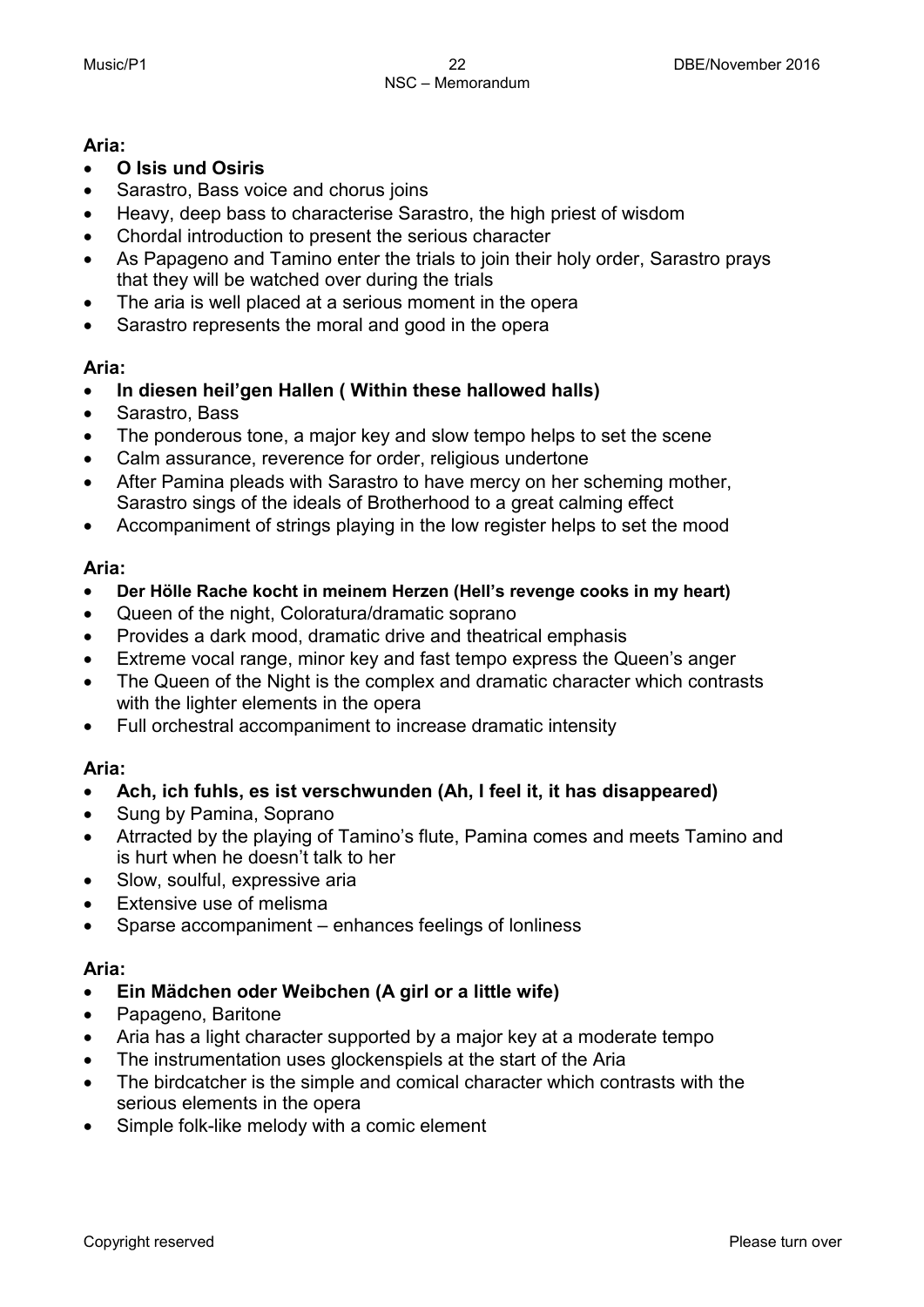*Note to marker: Only TWO Arias will be marked. If a candidate answers two arias by the same character, only the first one will be marked*

*Facts presented should relate to Mozart's genius in handling the aria as a genre* 

*1 mark for title* 

*1 mark for name of character and voice type*

*3 marks for description and significance*

The essay will be marked according to the following criteria:

| <b>CRITERIA</b>                                                                     | <b>MARK ALLOCATION</b>                                                                                                                      |                |
|-------------------------------------------------------------------------------------|---------------------------------------------------------------------------------------------------------------------------------------------|----------------|
| <b>Definition of Aria</b>                                                           | 1 mark for each correct fact                                                                                                                | $\overline{2}$ |
| Aria 1:<br>Title<br>Character and voice type<br>Description and significance        | 1 mark<br>1 marks<br>3 marks                                                                                                                | 5              |
| Aria 2:<br><b>Title</b><br>Character and voice type<br>Description and significance | 1 mark<br>1 marks<br>3 marks                                                                                                                | 5              |
|                                                                                     | <b>Excellent</b><br>An introduction, conclusion, with a<br>$= 3$ marks<br>substantial argument in the body of essay<br>evident.             |                |
|                                                                                     | Good<br>An introduction, conclusion, with a<br>$= 2$ marks<br>reasonable argument in the body of essay<br>evident.                          |                |
| Logical presentation and<br>structure of the essay                                  | <b>Average</b><br>An introduction, conclusion, with an<br>$= 1\frac{1}{2}$ marks<br>insignificant argument in the body of<br>essay evident. | 3              |
|                                                                                     | <b>Below average</b><br>$= 1$ mark<br>An introduction, conclusion with a weak<br>argument in the body of essay evident.                     |                |
|                                                                                     | Weak<br>$=$ 1/2 mark<br>A single paragraph: A poor attempt at an<br>essay.                                                                  |                |
|                                                                                     | <b>Not acceptable</b><br>$= 0$ marks<br>Only facts in bullet form.                                                                          |                |
| <b>TOTAL</b>                                                                        |                                                                                                                                             | 15             |

**[15]**

**TOTAL SECTION C: 40**

**OR**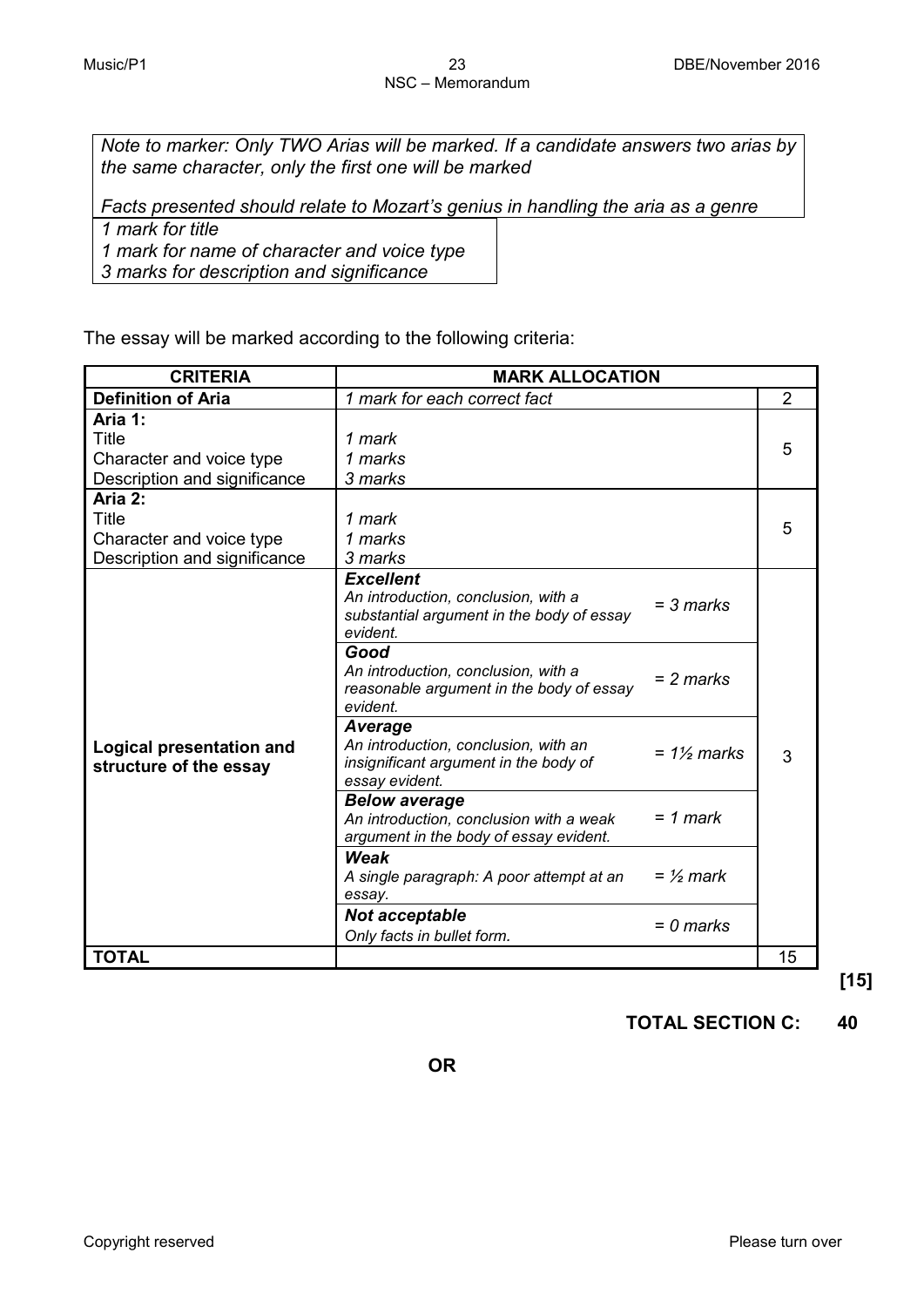#### **SECTION D: JAZZ**

#### **QUESTION 11**

11.1

| 11.1.1 | F |  |
|--------|---|--|
| 11.1.2 |   |  |
| 11.1.3 | R |  |
| 11.1.4 |   |  |
| 11.1.5 |   |  |
| 11.1.6 |   |  |
|        |   |  |

*1 mark each = 6 marks* (6)

#### 11.2

- 11.2.1 Zim Nqawana
	- Developed a typical local saxophone style by his imitation of vocal inflection
	- Music rooted in indigenous sound yet incorporated progressive phrasing and cadences to attain universal relevance
	- Adapts an avant garde approach and traditional African music into a new inspiring interpretation

*Any correct answer = 1 mark*

#### 11.2.2 Jazz Epistles

- Played hard bop and influenced the developing jazz culture
- Developed a modern avant garde South African jazz sound
- Recorded the first jazz album by a black band, *Jazz Epistle, Verse 1* (1)

*Any correct answer = 1 mark*

#### 11.2.3 Miriam Makeba

- Sang modern versions of local songs in isiXhosa
- Through music she inspired activism against apartheid
- Through her hit song *Pata Pata* she gained international recognition for South African music

*Any correct answer = 1 mark*

#### 11.2.4 Chris MacGregor

- He made a huge contribution to free improvised music both locally and internationally
- He moved away from the arranged format of Big Band music and reflected moods and textures in ways that allowed players more freedom to express themselves
- His Big Band style influenced a new type of British Big Band

*Any correct answer = 1 mark*

(1)

(1)

(1)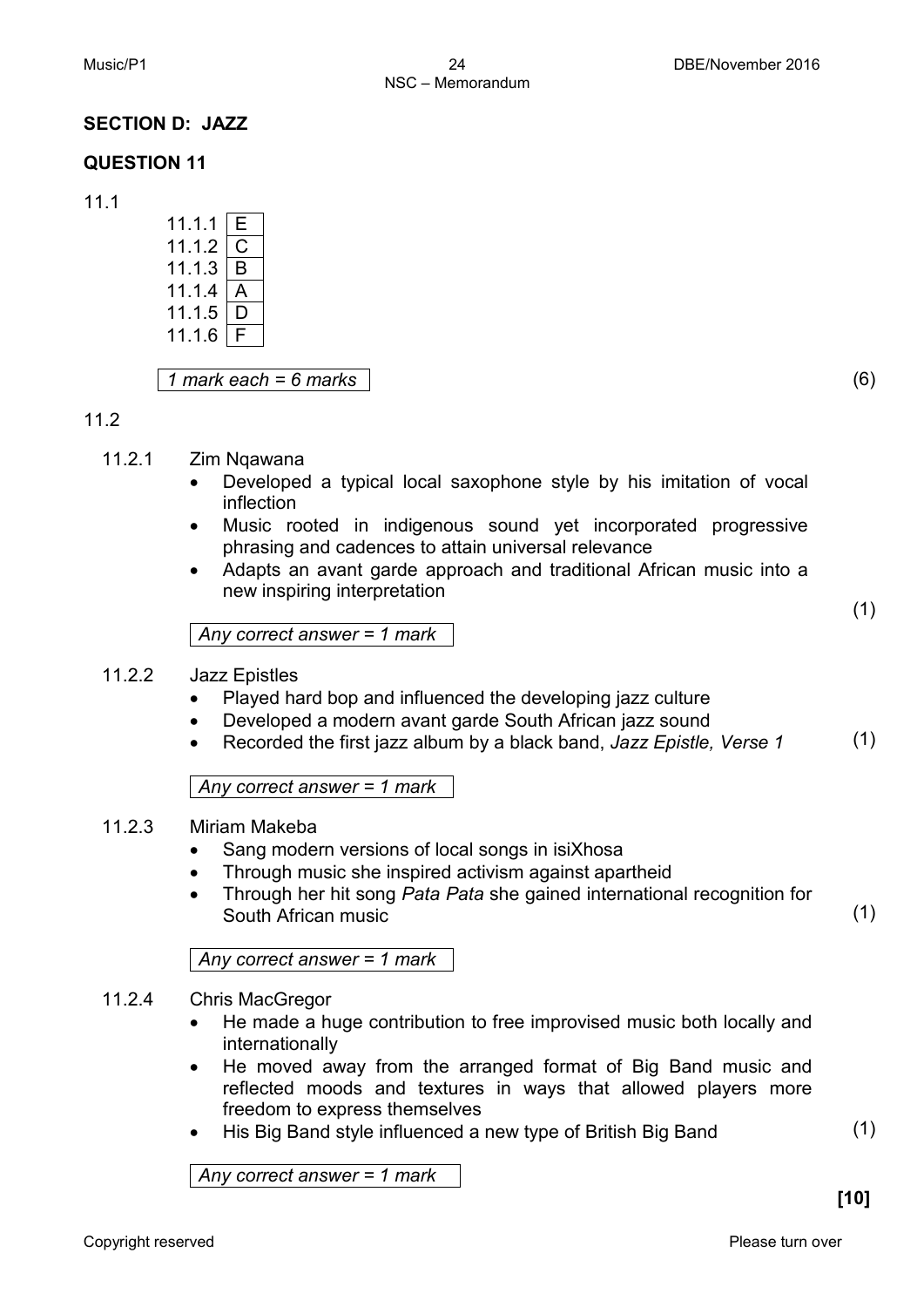#### **QUESTION 12**

#### **Characteristics of Kwela**

- Penny-whistle based music
- Cyclic Harmonic progressions are prevalent
	- $0$   $I IV I^{6}$ <sub>4</sub>  $-V$
	- $\circ$  I I– IV– V
- Solo melody often embellished and developed through jazz improvisation
- Guitar and banjo outline the chord progression and give rhythmic drive
- Saxophone, which was added later, is often used as lead instrument in place of the penny-whistle
- Skiffle-like rhythm provided by the guitar
- Specific dance moves associated with Kwela music

#### *Any 3 correct facts = 3 marks*

#### **The role of Kwela in the development of South African jazz**

- Originated with street music
- It developed from Marabi, both harmonically and rhythmically
- It brought South African music to international prominence in the 1950s
- It has influenced later South African jazz e.g. Mbaqanga
- It fused traditional African folk music with contemporary harmonies and jazz styles
- It provided many prominent soloists, e.g. Spokes Mashiyane, Lemmy Mabaso and Elias Lerole
- Many famous South African jazz and popular artists had Kwela influences (and repertoire) in their playing style e.g. Kippie Moeketsi, Mango Groove **[5]**

*Any 2 correct facts = 2 marks*

#### **QUESTION 13**

- A dance music combining traditional and western music
- Mixes American jazz, mbube, kwela and marabi music
- Backed by electric bass and drums
- Sometimes the electronic organ is used
- Originally predominantly male singers, but mixed nowadays
- The songs often begin with a brief introduction featuring the guitar
- Uses a 4 chord sequence:  $I IV I^6$ <sub>4</sub> V
- Call and response is used in the vocal passages and between vocals and instruments
- Bass lines play an important role, often repeating rhythmic and melodic features and backing the vocal lines
- Harder driving beat than kwela music

*Any 5 correct facts = 5 marks* **[5]**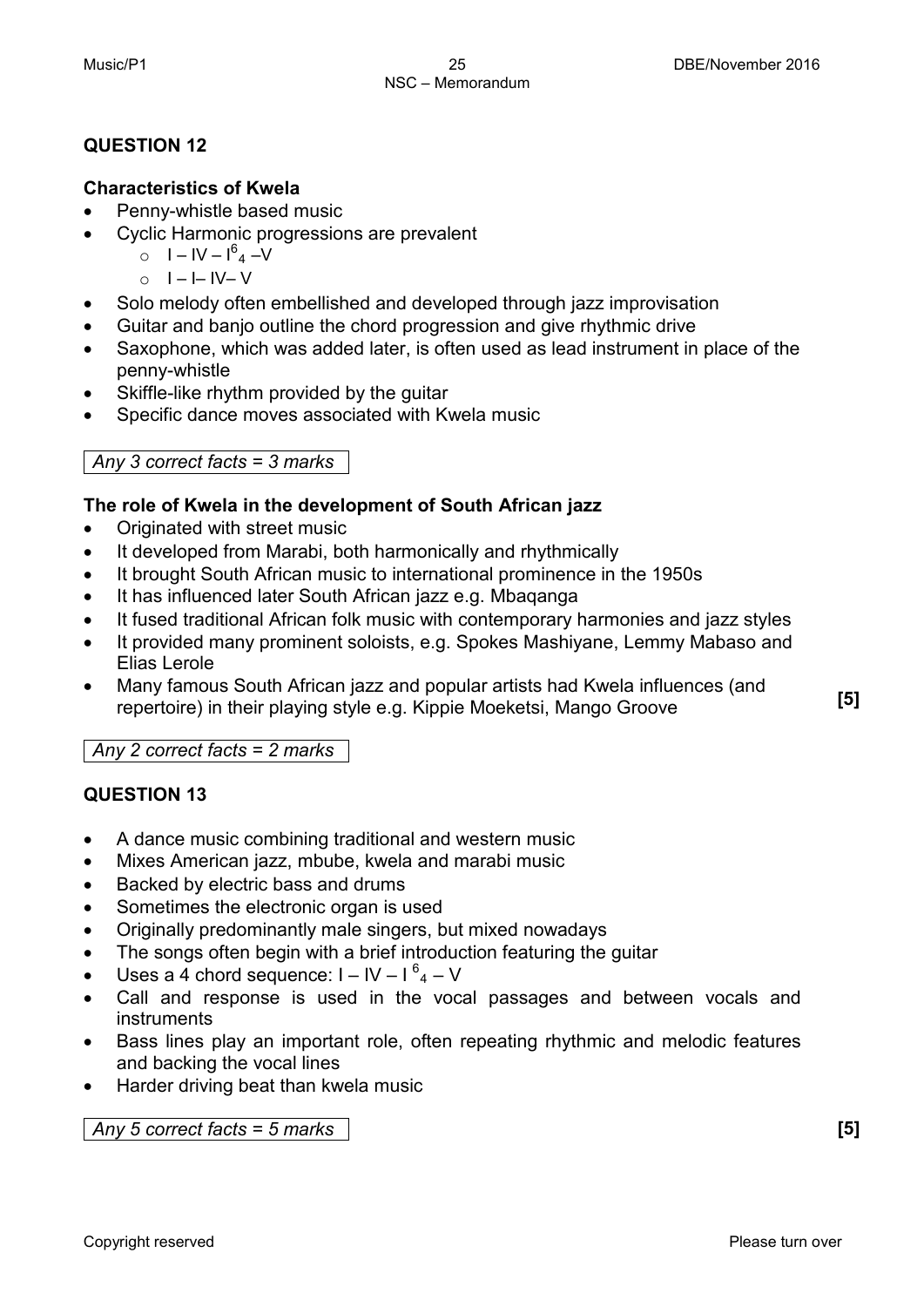#### **QUESTION 14**

#### **Origins**

- Traditional music of the Zulu, Xhosa, and Sotho people
- Early American jazz
- Ragtime and Blues
- Ticky-draai (Cape folk-dance)

#### *Any 2 correct facts = 2 marks*

#### **Style characteristics**

- Cyclic chord structure using  $I IV I^6$ <sub>4</sub> V
- Basic, simple primary triads
- Small instrumental ensemble including piano and shaker
- Simple pedal organ, guitar, banjo and drum (self-made) or percussion (shakers)
- Moderate to fast ragtime-based rhythms

*Any 2 correct facts = 2 marks*

#### **Artist/Group**

• Jazz Mechanics, Merry Blackbirds, Manhattan Brothers, Mahotella Queens **[5]**

*Any 1 correct artist/group = 1 mark (Any other correct answer = 1 mark)*

#### **QUESTION 15**

#### **Abdullah Ibrahim**

#### **Characteristics of his music:**

- Instrumentation: Piano, bass, drums, saxophone, trumpet, trombone, etc.
- Rhythm and beat: Blending African, Ghoema and Swing elements
- Harmony: Standard Classical chord progression blended with jazz features (e.g. blues)
- Melody: Folk-like and hymn-like melodies
- Texture: Mainly homophonic with elements of call and response
- Mood: Wide variety
- Improvisation: Extensive for all instruments blending various styles
- Very personal piano playing style featuring: tremolo chords, pedal points and cluster chords

#### *Any 5 correct facts = 5 marks*

#### **Origins and influences:**

- Multicultural: Influences from Cape Town
	- o Kaapse Klopse/Cape Minstrels carnival
	- o Slave folk songs
	- o Cape Malay and Khoi-San songs
	- o Traditional Xhosa rhythms
	- o Church music, marching and brass bands
	- o Ghoema beat
	- o Banjo and guitar and saxophone from the Kaapse Klopse/Cape Minstrels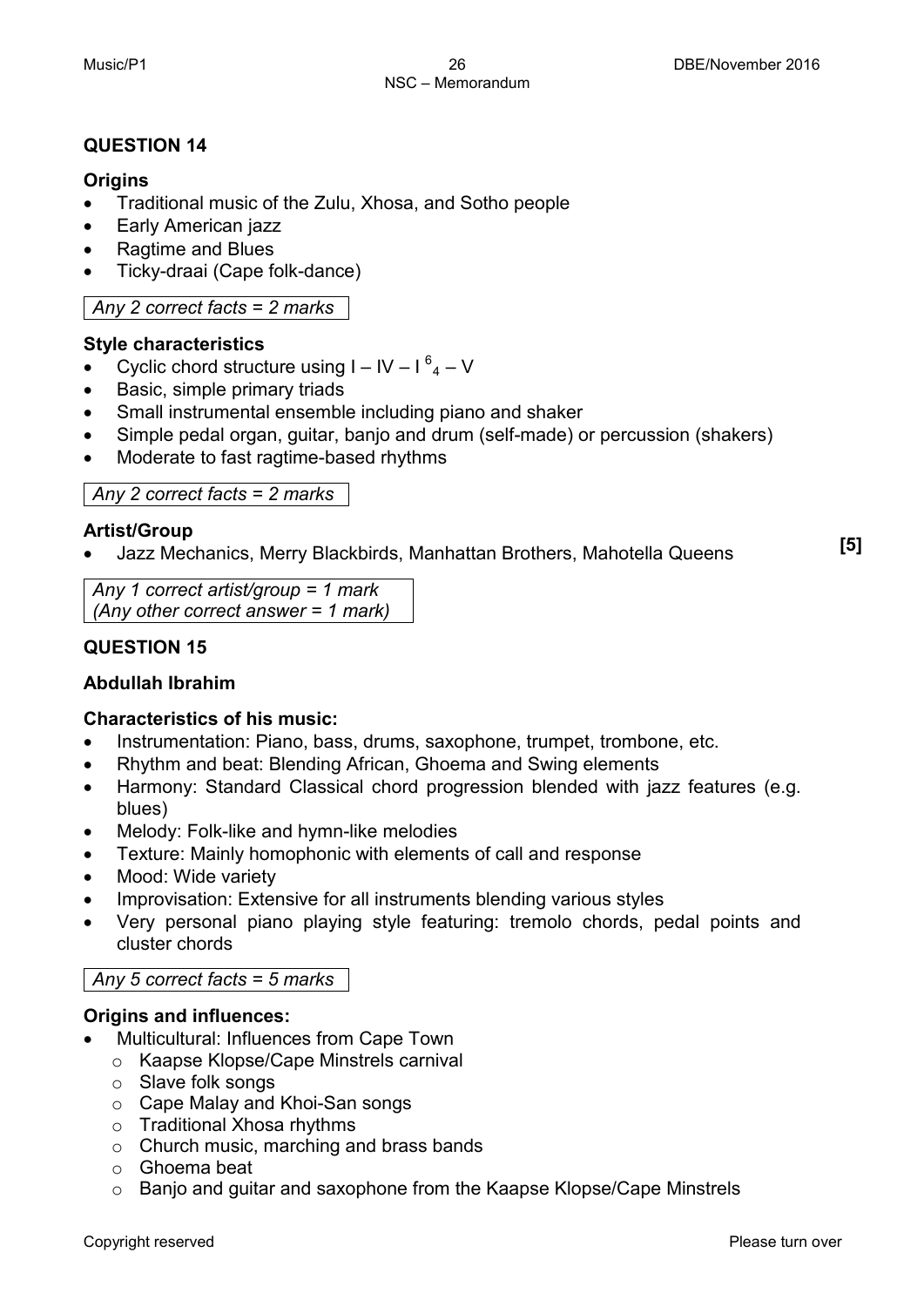- Broader South African styles
	- o Marabi music
	- o Kwela music
	- o Mbaqanga
	- Elements of American jazz
		- o Thelonious Monk (Piano style)
		- o Duke Ellington (Swing)
		- o James Johnson (Stride piano)

*Any 5 correct facts = 5 marks*

#### **Albums/songs:**

- *Township One More Time*
- *Mannenberg*
- *Soweto*
- *Echoes from Africa*
- *Ekaya*

*Any 2 correct albums/songs = 2 marks (Any other correct answers = 2 marks)*

**OR**

#### **Robbie Jansen**

#### **Characteristics of his music:**

- Instrumentation: Lead-saxophone, piano, bass, drums, trumpet, trombone, etc.
- Rhythm and beat: Blending African, ghoema and swing elements
- Harmony:
	- o classical hymn-like harmonic features blended with jazz features (e.g. blues)
	- o use of primary chords lingering longer on them unlike Afro-Jazz which moves faster to the next chord
	- o amaXhosa harmonies
- Melody: Folk-like melodies
	- o Khoi-san melodies interweaved with Malaysian and Indonesian melismatic styles
	- o Reed-like quality of Khoisan flute evident
	- $\circ$  Saxophone melody produced in a nasal tone with vibrato at the end of phrases
- Texture: Mainly homophonic with elements of call and response/overlapping
- Mood: Wide range
- Improvisation: Extensive for all instruments blending various styles

#### *Any 5 correct facts = 5 marks*

#### **Origins and influences:**

- Multicultural: Influences from Cape Town
	- o Kaapse Klopse/Cape Minstrels carnival
	- o Slave folk songs
	- o Cape Malay and Khoi-San songs
	- o Traditional Xhosa rhythms
	- o Church music, marching and brass bands
	- o Ghoema beat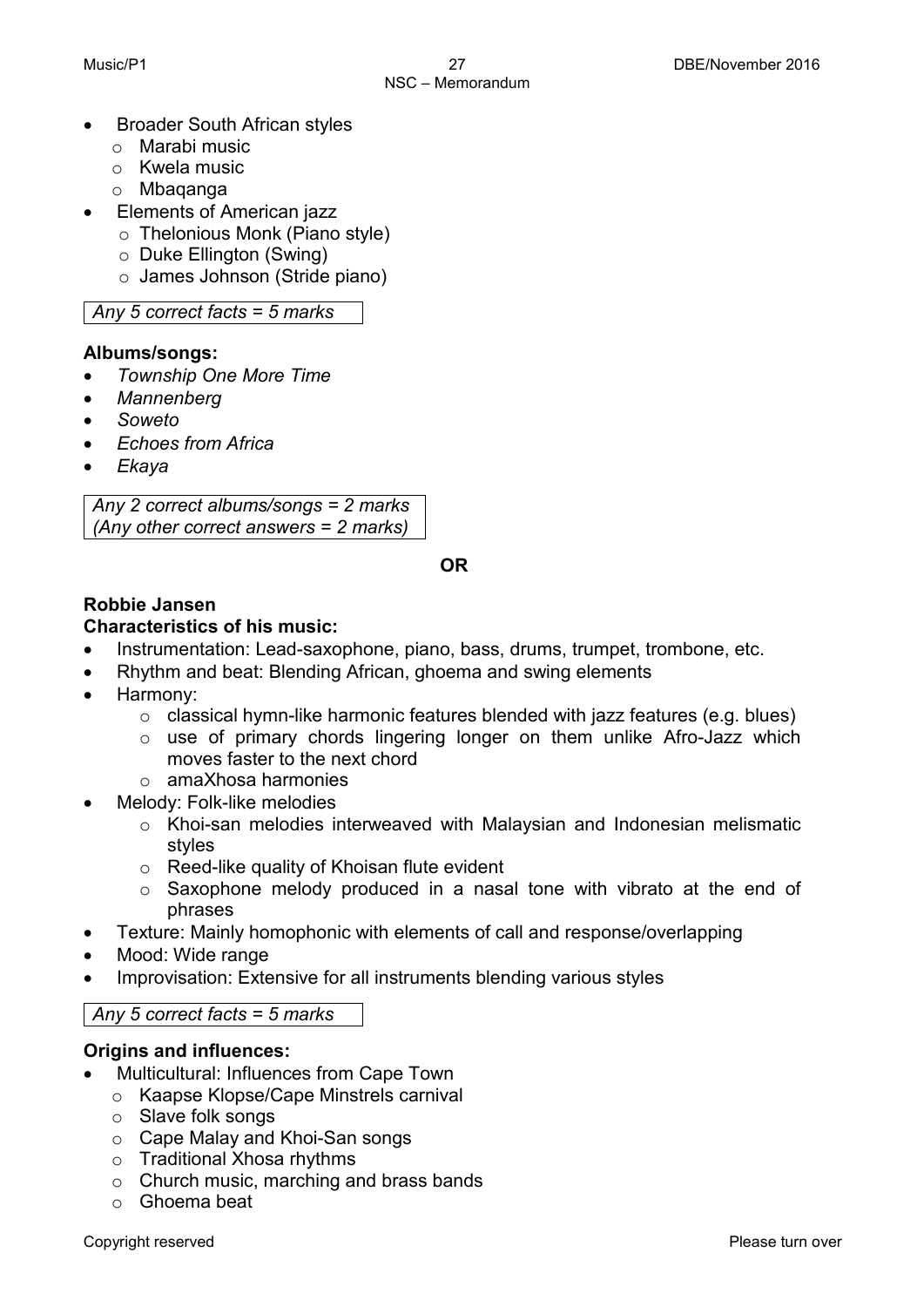- Broader South African styles
	- o Marabi music
	- o Kwela music
	- o Mbaqanga
- Elements of American jazz and influences
	- o American saxophone players
	- o Dizzy Gillespie
	- o Big Band
	- o Salvation Army marching bands
	- o Funk and Salsa

*Any 5 correct facts = 5 marks*

#### **Albums/songs:**

- *Hoija Tjie Bonga*
- *Tsakwe*
- *Sommer Goema*
- *The Cape Doctor*
- *Nomad Jez*

*Any 2 correct albums/songs = 2 marks (Any other correct answers = 2 marks)*

**OR**

#### **Winston Mankunku Ngozi Characteristics of his music:**

- Instrumentation: Lead-saxophone, piano, bass, drums, saxophone, trumpet, trombone, etc.
- Rhythm and beat: Blending African, ghoema and swing elements
- Harmony:
	- o Classical hymn-like harmonic features blended with jazz features (e.g. blues)
	- o amaXhosa harmonies
- Melody: Folk-like
	- o Khoi-Khoi and San melodies intertwined with Malaysian and Indonesian melismatic styles
- Texture: Mainly homophonic with elements of call and response/overlapping
- Mood: Wide range
- Improvisation: Extensive for all instruments blending various styles

#### *Any 5 correct facts = 5 marks*

#### **Origins and influences:**

- Multicultural: Influences from Cape Town
	- o Kaapse Klopse/Cape Minstrels carnival
	- o Slave folk songs
	- o Cape Malay and Khoi-san songs
	- o Traditional Xhosa rhythms
	- o Church, marching and brass bands
	- o Pentatonic mission hymns
	- o Ghoema beat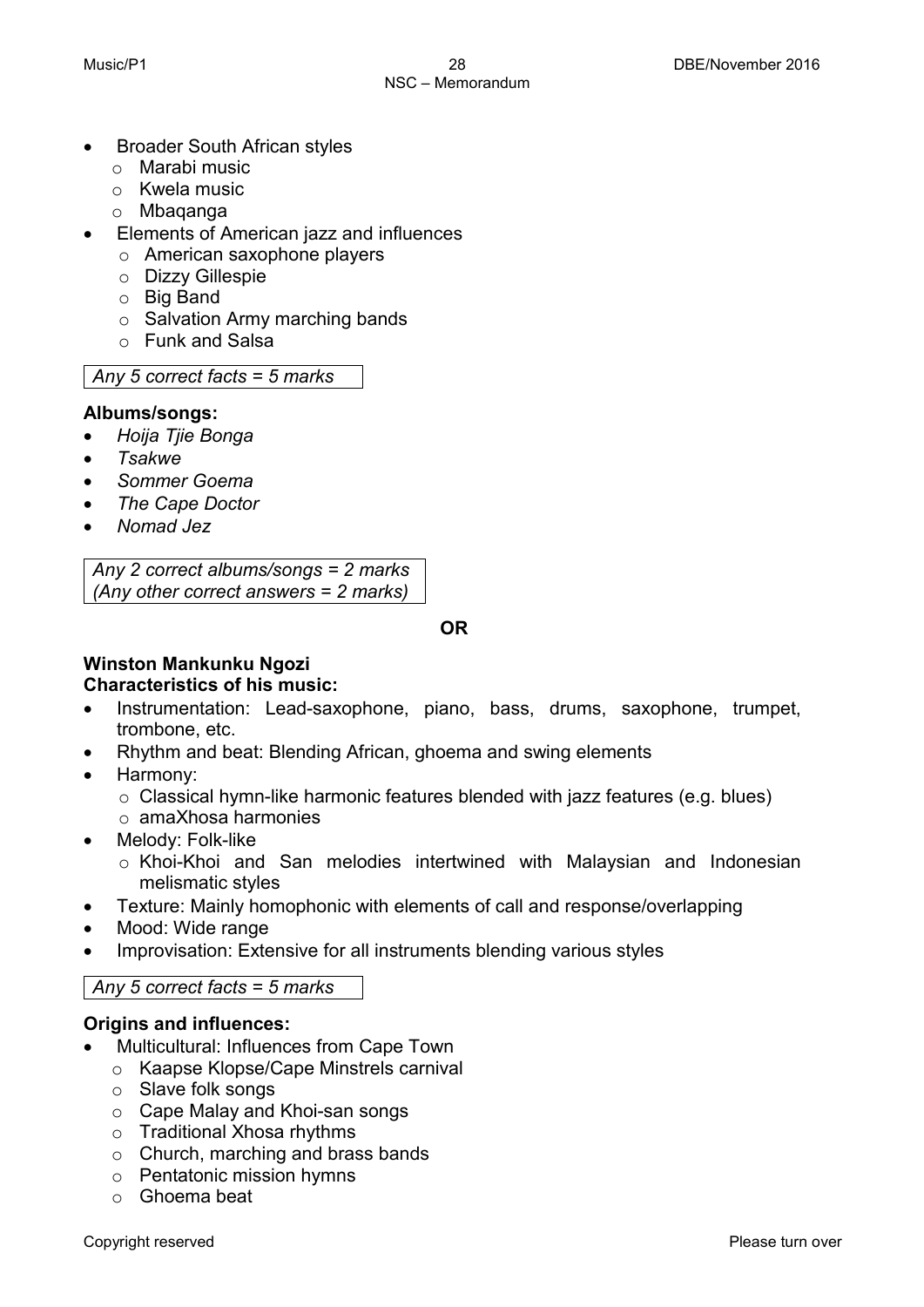- Broader South African styles
	- o Marabi music
	- o Kwela music
	- o Mbaqanga
- Elements of American jazz
	- o John Coltrane (saxophone style)
	- o Horace Silver
	- o Big Band

*Any 5 correct facts = 5 marks*

#### **Albums/songs:**

- *Abantwana be Africa*
- *Crossroads*
- *Ya Khal 'iNkomo*
- *Molo Africa*
- *Dudula*

*Any 2 correct albums/songs = 2 marks*

The essay will be marked according to the following criteria:

| <b>CRITERIA</b>                                     | <b>MARK ALLOCATION</b>                                                                                            |              |                |
|-----------------------------------------------------|-------------------------------------------------------------------------------------------------------------------|--------------|----------------|
| <b>Music characteristics</b>                        | 1 mark for each correct fact X 5                                                                                  |              | 5              |
| <b>Origins and influences</b>                       | 1 mark for each correct fact X 5                                                                                  |              | 5              |
| Albums/Songs                                        | 1 mark for correct fact X 2                                                                                       |              | $\overline{2}$ |
|                                                     | <b>Excellent</b><br>An introduction, conclusion, with a substantial<br>argument in the body of essay evident.     | $=$ 3 marks  |                |
|                                                     | Good<br>An introduction, conclusion, with a reasonable<br>argument in the body of essay evident.                  | = 2 marks    |                |
| <b>Logical presentation</b><br>and structure of the | <b>Average</b><br>An introduction, conclusion, with an<br>insignificant argument in the body of essay<br>evident. | 1½<br>marks  | 3              |
| essay                                               | <b>Below average</b><br>An introduction, conclusion with a weak<br>argument in the body of essay evident.         | $= 1$ mark   |                |
|                                                     | Weak<br>A single paragraph. A poor attempt at an<br>essay.                                                        | $=$ 1/2 mark |                |
|                                                     | <b>Not acceptable</b><br>Only facts in bullet form.                                                               | = 0 marks    |                |
| TOTAL                                               |                                                                                                                   |              | 15             |

**TOTAL SECTION D: 40**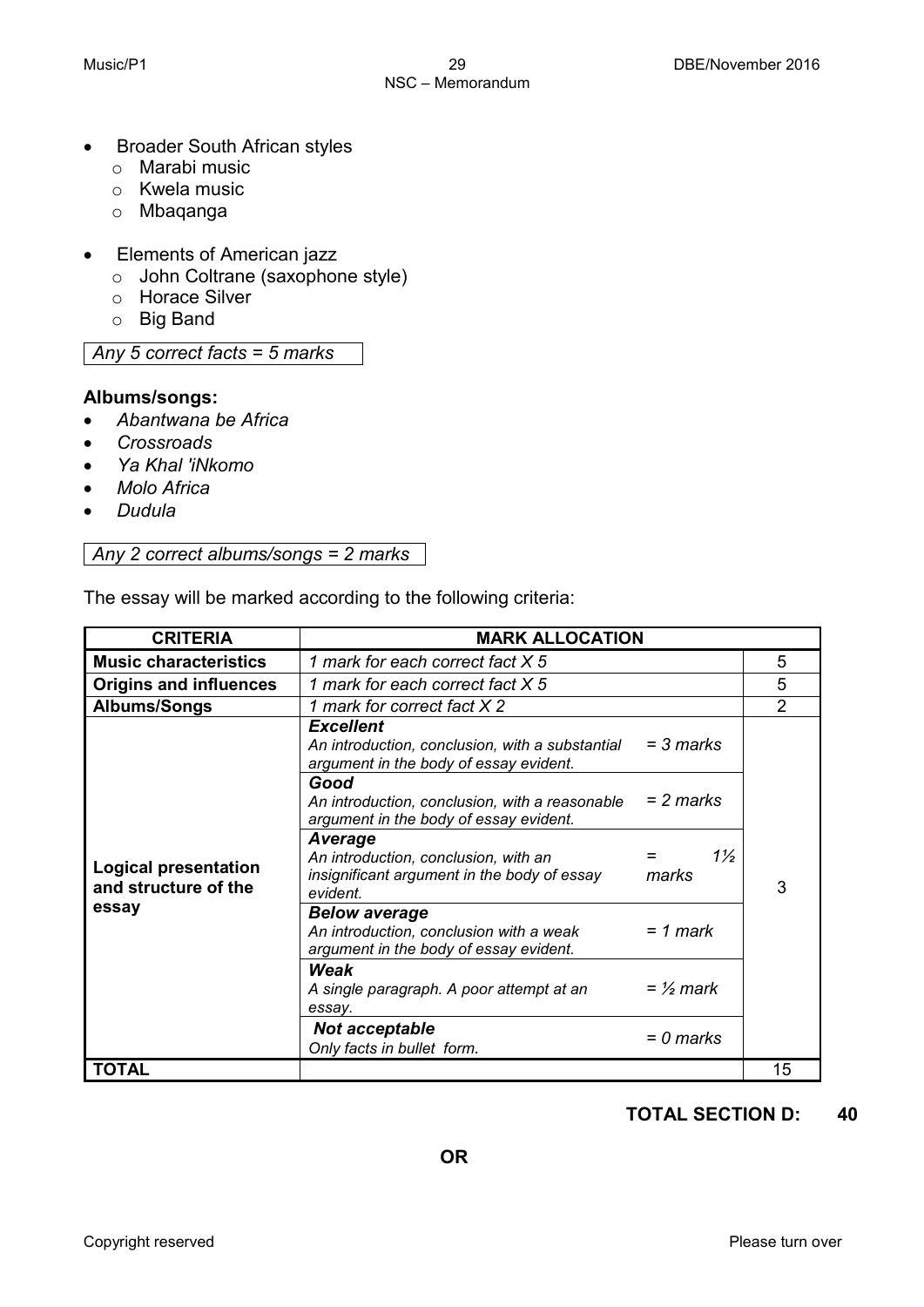#### **SECTION E: INDIGENOUS AFRICAN MUSIC (IAM)**

#### **QUESTION 16**

16.1

16.1.1 Isicathamiya

*Isicathamiya or any other correct style = 1 mark*

16.1.2 Isihlabo or Intela

1 mark

16.2

| 16.2.1 | B  |
|--------|----|
| 16.2.2 | I) |
| 16.2.3 | А  |
| 16.2.4 | F  |
| 16.2.5 |    |

*1 mark each = 5 marks* (5)

**[10]**

**[5]**

- 16.3 Curing rituals inspired by the divine, always accompanied by singing and drumming
	- The drum is used early morning and evenings to pray to the ancestors
	- Sacred diviner's instruments are played with a specific rhythm/motif
	- Music could accompany sacred dances that induce a trance to aid communication with the ancestors
	- The spiritual presence is evoked by the drum beats/clapping and singing

*Any 3 correct facts = 3 marks* (3)

#### **QUESTION 17**

#### 17.1 **Local influences**

- Sangoma music learnt from Phillip Tabane's mother adds to the spirituality of Malombo music
- Use of the sacred Malombo drums and pipes
- Use of local materials (the Baobab tree) in the making of Malombo drums
- Haunting melodies and rhythms from the Bapedi and Vhavenda
- African polyrhythms

#### **International influences**

- American jazz style improvisation
- Uses 12-bar blues structure
- Western instrumentation (drumkit, bass guitar, electric guitar, transverse flute)
- Echoes/Influences of Wes Montgomery, the iconic American jazz guitarist, in the use of the hollow-bodied electric guitar and in the guitar playing style.
- Artist/group: Philip Tabane, Malombo Jazz Makers

*Local influences: Any 2 correct facts = 2 marks International influences: Any 2 correct facts = 2 marks Artist/group: Any 1 correct fact = 1 mark*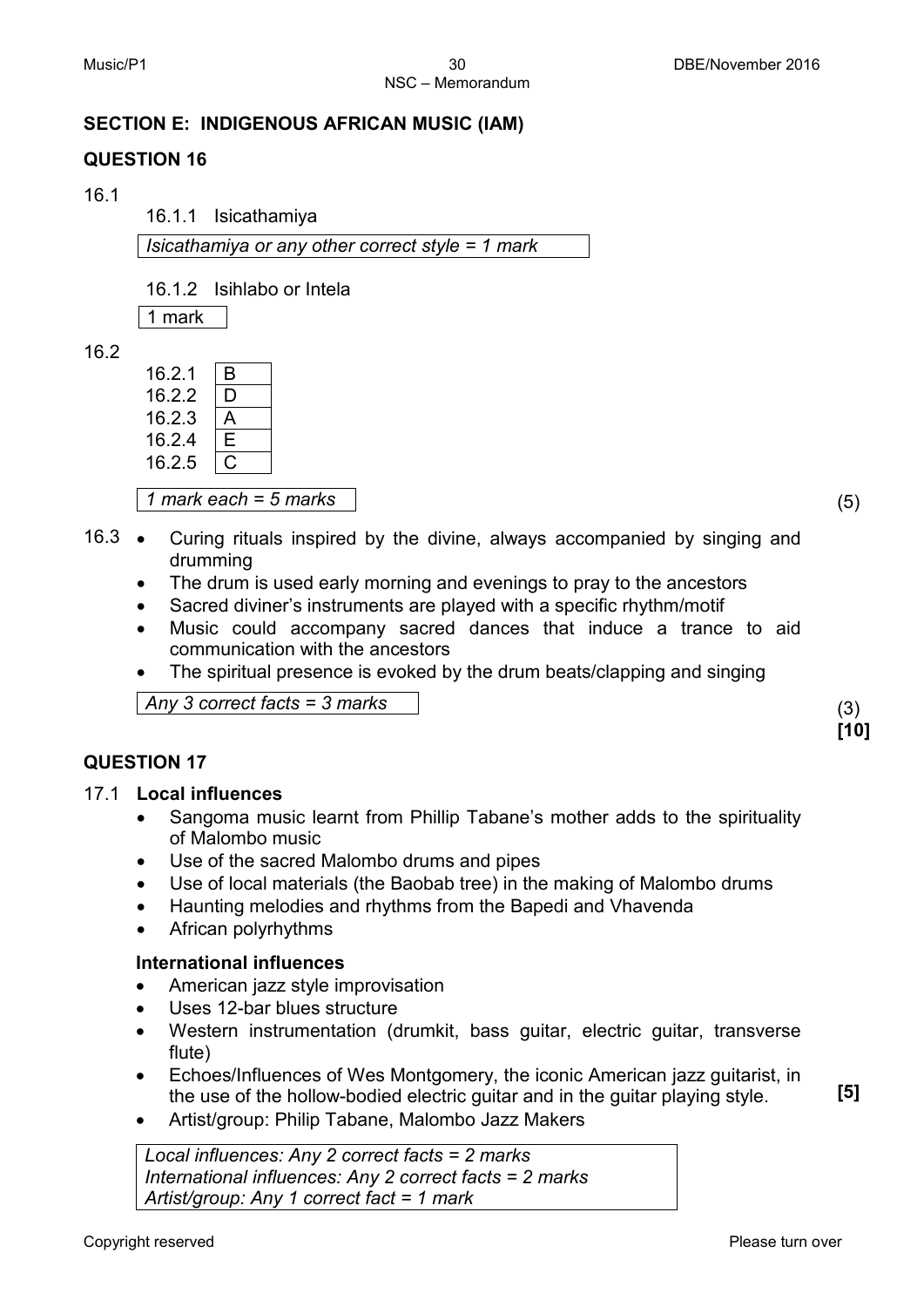### **QUESTION 18**

- A dance music combining traditional and western music
- Mixes American jazz, mbube, kwela and marabi music
- Backed by electric bass and drums
- Sometimes the organ or electronic organ is used
- Originally predominantly male singers, but mixed nowadays
- The songs often begin with a brief introduction featuring the guitar
- Uses a 4 chord sequence:  $I IV I^6$ <sub>4</sub> V
- Call and response is used in the vocal passages and between vocals and instruments
- Bass lines play an important role, often repeating rhythmic and melodic features and backing the vocal lines
- Harder driving beat than kwela music **[5]**

# *Any 5 correct facts = 5 marks*

## **QUESTION 19**

### **Characteristics**

Harmony

- TTBB (SATB)/choral
- Close-harmonies
- Simple and cyclic harmonies
- Deep bass voice singing

Vocal style

- Call and response
- Tenor leader's role: leader of the group and composer, keeping the group together, often sings in falsetto range
- Crepitation and ululation adds excitement to the music and enhances the rhythm, encourages audience participation

#### **Texture**

- Homophonic
- Call and response between leader and group

#### Melody

- Improvisational
- Can include praise poetry
- Small vocal range
- A capella singing

#### Dance movement

- Soft, cat-like movement (ukucothoza) tap-toeing (dancing technique)
- Tenor leader introduces the dance call and response as part of the movement
- Choreographed and well-rehearsed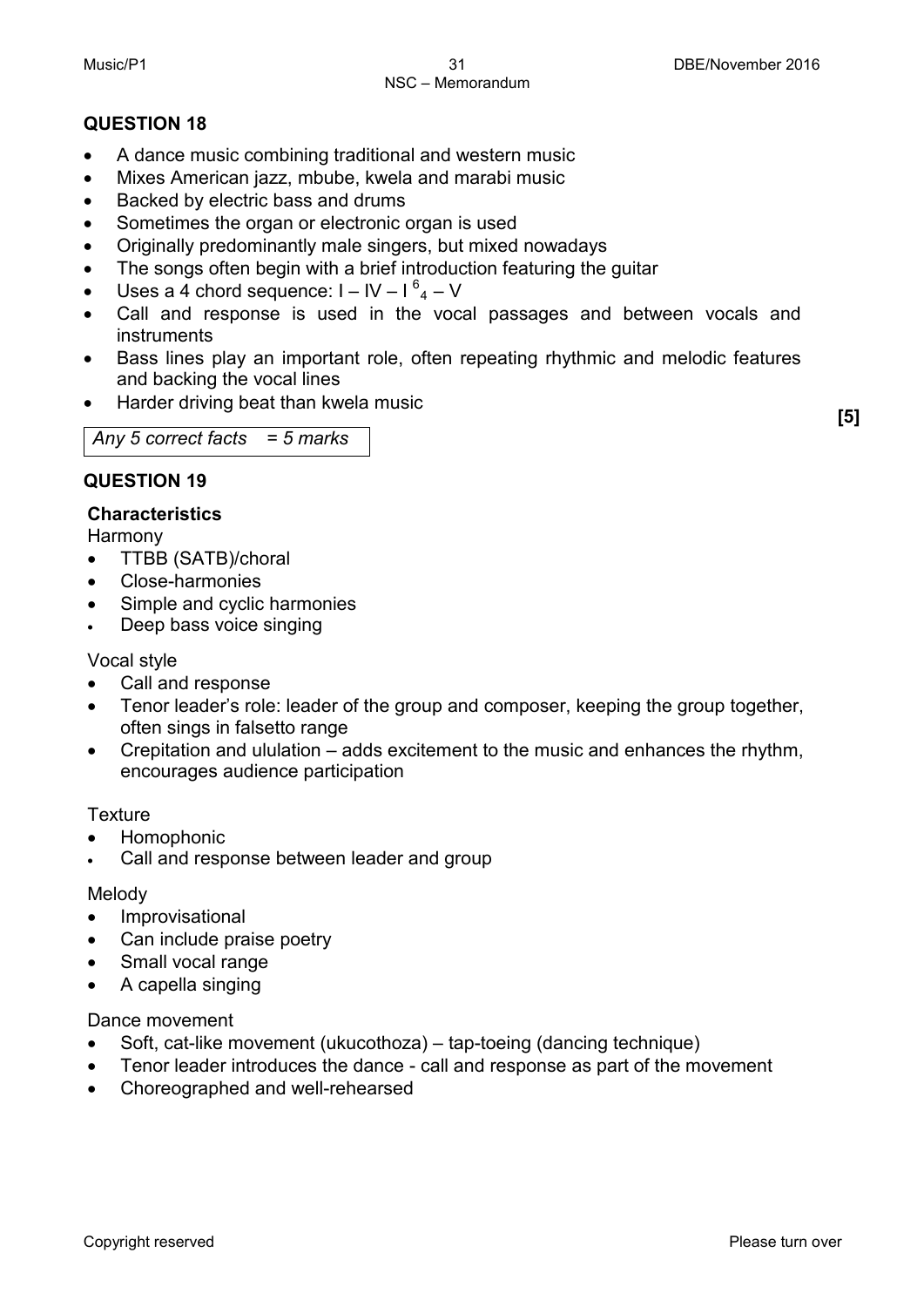Social context

- Promoted cleanliness and dignity of the mineworker
- Music occured in organised dance hall competitions

*Any 3 correct facts = 3 marks*

International Status

- Isicathamiya gained popularity with the recording of *Graceland* by Paul Simon
- Ladysmith Black Mambaso performed the song *Diamonds on the Soles of her Shoes*  with Paul Simon
- Invited to perform in America in New York in 1985
- Won first Grammy for Best Tradition Folk in 1988
- Continues to win Grammys and other music awards up until present day
- Recorded and featured with international artists

| Any 2 correct facts $= 2$ marks |  |
|---------------------------------|--|
|---------------------------------|--|

#### **QUESTION 20**

#### **Origins**

- Deep rural IsiZulu musical tradition
- Originally sung by men only, but later by the broader community
- Use of umakhweyane (traditional string instrument)
- Men would walk great distances and playing the guitar kept them company
- Maskandi may have been termed after the Afrikaans word "musikant" (to mean musician)
- In urban areas Maskandi musicians started using more instruments e.g. drums, electric guitar and keyboards
- Developed from Izibongo (traditional IsiZulu poetry)

*Any 4 facts = 4 marks*

#### **Style characteristics**

- Accompaniment by guitar played in a picked and/or strumming style (ukupika/ukunanza and ukuvamba)
- Ukupika a finger-picking style
	- o In ukupika, the thumb plays Amadoda (lower strings)
	- o The other fingers on the right hand (mainly the index finger) play a melody on Amantombazane (upper strings)
- Ukuvamba strumming chords percussively
- Acoustic steel string guitar used.
- Guitar tuning not the same as the traditional Western tuning complex and varied
- Always starts with Isihlabo rapidly spoken sections of IsiZulu praise poetry each accompanied by the signature instrumental playing style of the composer/performer
- There are various styles of Maskandi e.g. Isibhaca
- Traditional community-based music which became commercialised